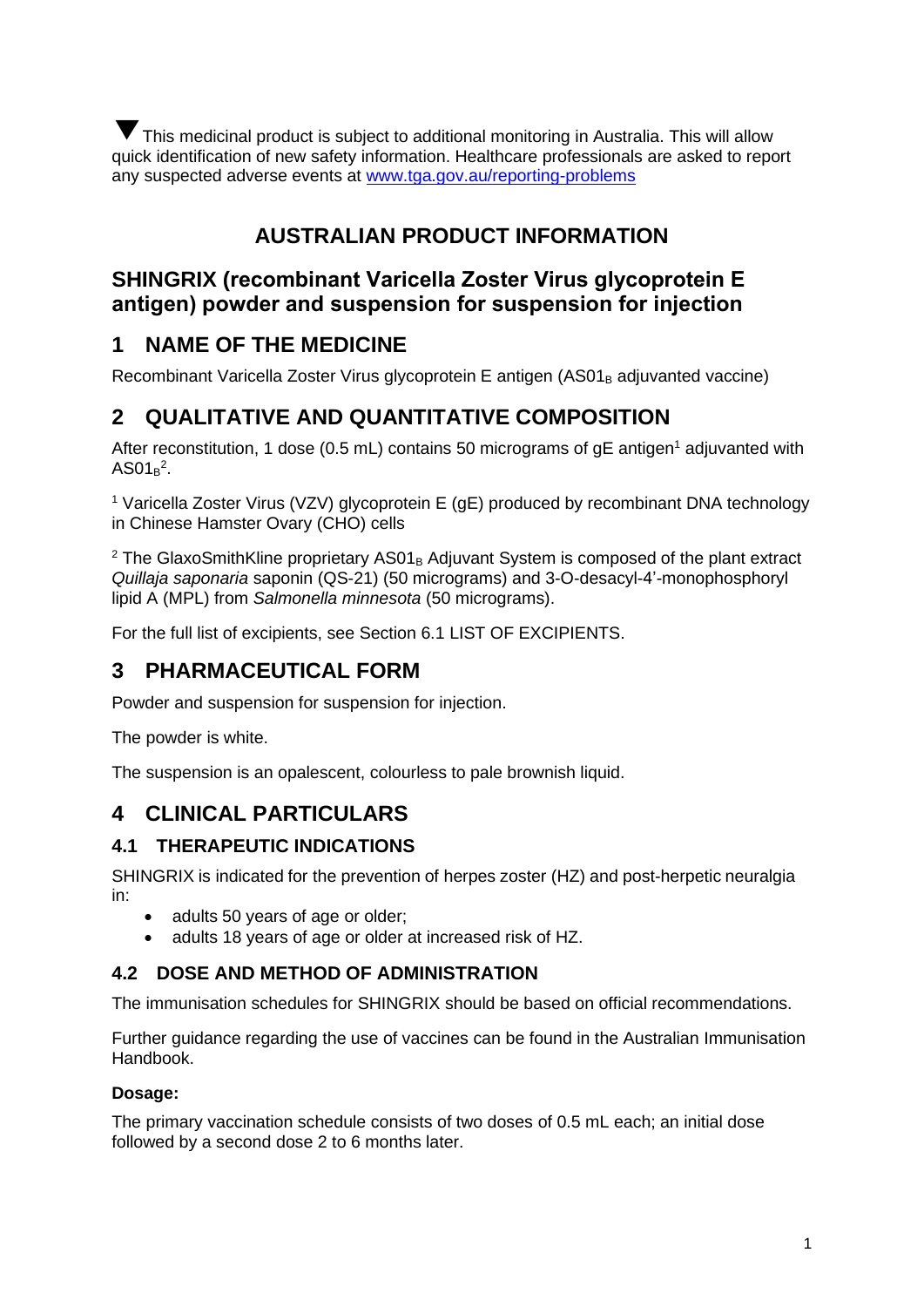For subjects who are immunodeficient, immunosuppressed or likely to become immunosuppressed due to known disease or therapy, and who would benefit from a shorter vaccination schedule, the second dose can be given 1 to 2 months after the initial dose (see Section 5.1 PHARMACODYNAMIC PROPERTIES, Clinical trials).

The need for booster doses has not been established.

SHINGRIX can be given with the same schedule in individuals previously vaccinated with live attenuated herpes zoster (HZ) vaccine, in accordance with local recommendations (see Section 5.1 PHARMACODYNAMIC PROPERTIES, Clinical trials).

SHINGRIX is not indicated for prevention of primary varicella infection (chickenpox) or for treatment of herpes zoster or post-herpetic neuralgia (PHN).

#### **Method of administration:**

SHINGRIX is for intramuscular injection only, preferably in the deltoid muscle.

#### **Instructions for Use and Handling:**

The powder and suspension should be inspected visually for any particulate matter and/or variation to the expected appearance (i.e. white powder and opalescent, colourless to pale brownish liquid). If either is observed, do not reconstitute the vaccine.

#### How to prepare SHINGRIX:

SHINGRIX must be reconstituted prior to administration.

- 1. Withdraw the entire contents of the vial containing the suspension into the syringe.
- 2. Add the entire contents of the syringe into the vial containing the powder.
- 3. Shake gently until the powder is completely dissolved.

The reconstituted vaccine is an opalescent, colourless to pale brownish liquid.

The reconstituted vaccine should be inspected visually for any foreign particulate matter and/or variation of appearance. If either is observed, do not administer the vaccine.

After reconstitution, the vaccine should be used promptly; if this is not possible, the vaccine should be stored in a refrigerator ( $2^{\circ}C - 8^{\circ}C$ ). If not used within 6 hours it should be discarded.

#### Before administration:

1. Withdraw the entire contents of the vial containing the reconstituted vaccine into the syringe.

2. Change the needle so that you are using a new needle to administer the vaccine.

SHINGRIX is for single use in one patient only.

### **4.3 CONTRAINDICATIONS**

Hypersensitivity to the active substances or to any component of the vaccine.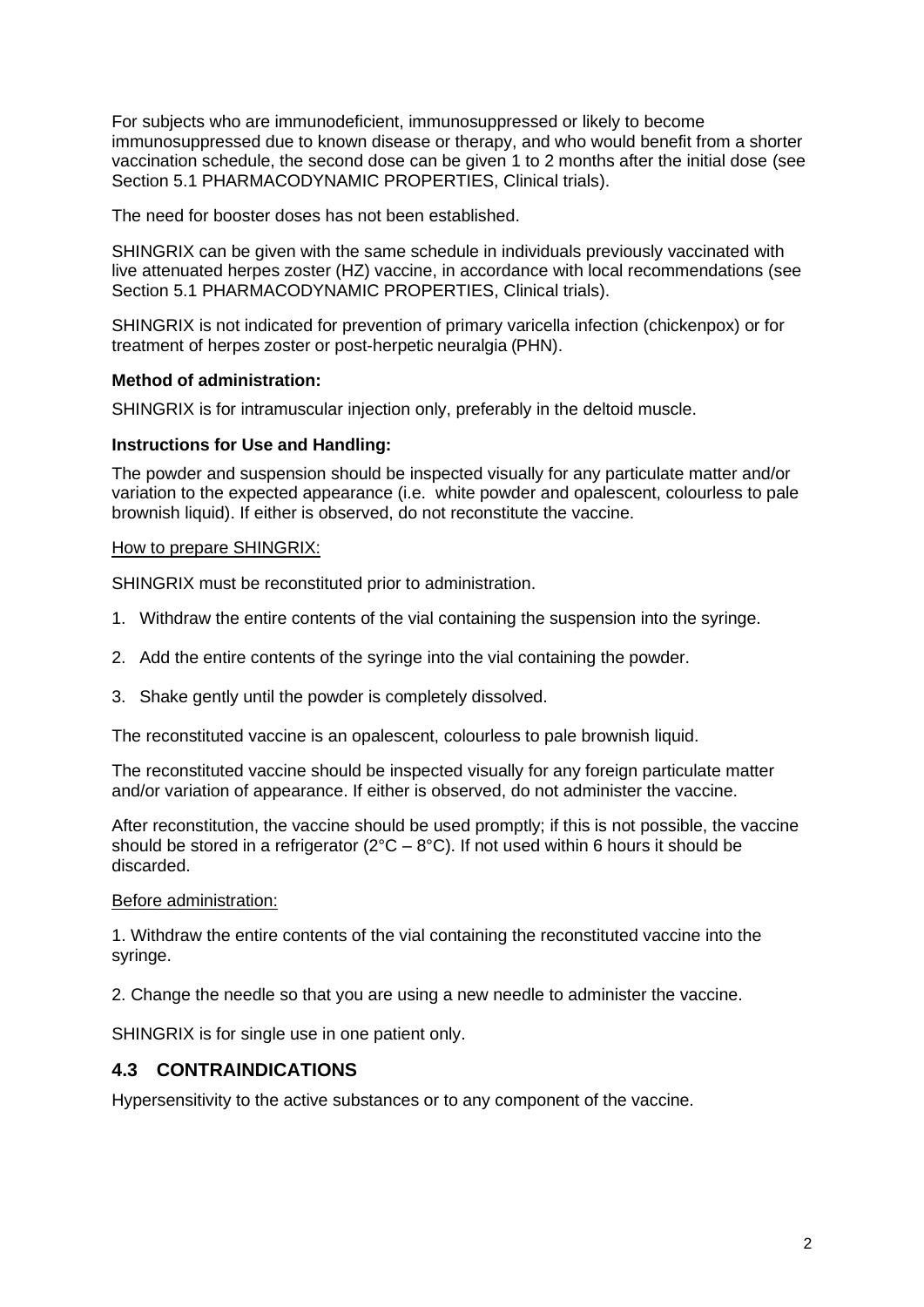### **4.4 SPECIAL WARNINGS AND PRECAUTIONS FOR USE**

#### **Prior to immunisation:**

It is good clinical practice to precede vaccination by a review of the medical history (especially with regard to previous vaccination and possible occurrence of undesirable events) and a clinical examination.

As with all injectable vaccines, appropriate medical treatment and supervision should always be readily available in case of an anaphylactic event following the administration of the vaccine.

As with other vaccines, vaccination with SHINGRIX should be postponed in subjects suffering from an acute severe febrile illness. The presence of a minor infection, such as a cold, should not result in the deferral of vaccination.

As with any vaccine, a protective immune response may not be elicited in all vaccinees.

In a post-marketing observational study in individuals aged 65 years or older, an increased risk of Guillain-Barré syndrome (estimated 3 excess cases per million doses administered) was observed during the 42 days following vaccination with SHINGRIX. Available information is insufficient to determine a causal relationship with SHINGRIX.

#### **Precautions for use:**

Do not administer the vaccine intravascularly, intradermally or subcutaneously.

Maladministration via the subcutaneous route may lead to an increase in transient local reactions.

SHINGRIX should be given with caution to individuals with thrombocytopenia or any coagulation disorder since bleeding may occur following intramuscular administration to these subjects.

Syncope (fainting) can occur following, or even before, any vaccination as a psychogenic response to the needle injection. It is important that procedures are in place to prevent injury from faints and to manage syncopal reactions.

There are no safety, immunogenicity or efficacy data to support interchangeability of SHINGRIX with other HZ vaccines.

There are limited data to support the use of SHINGRIX in individuals with a history of HZ and in frail individuals including those with multiple comorbidities. Healthcare professionals therefore need to weigh the benefits and risks of HZ vaccination on an individual basis.

As with other vaccines, an adequate immune response may not be elicited in these individuals. The administration of SHINGRIX to immunocompromised subjects should be based on careful consideration of potential benefits and risks.

### **Use in the elderly**

There are no special precautions for use in the elderly.

### **Paediatric use**

The safety and efficacy of SHINGRIX have not been established in children and adolescents.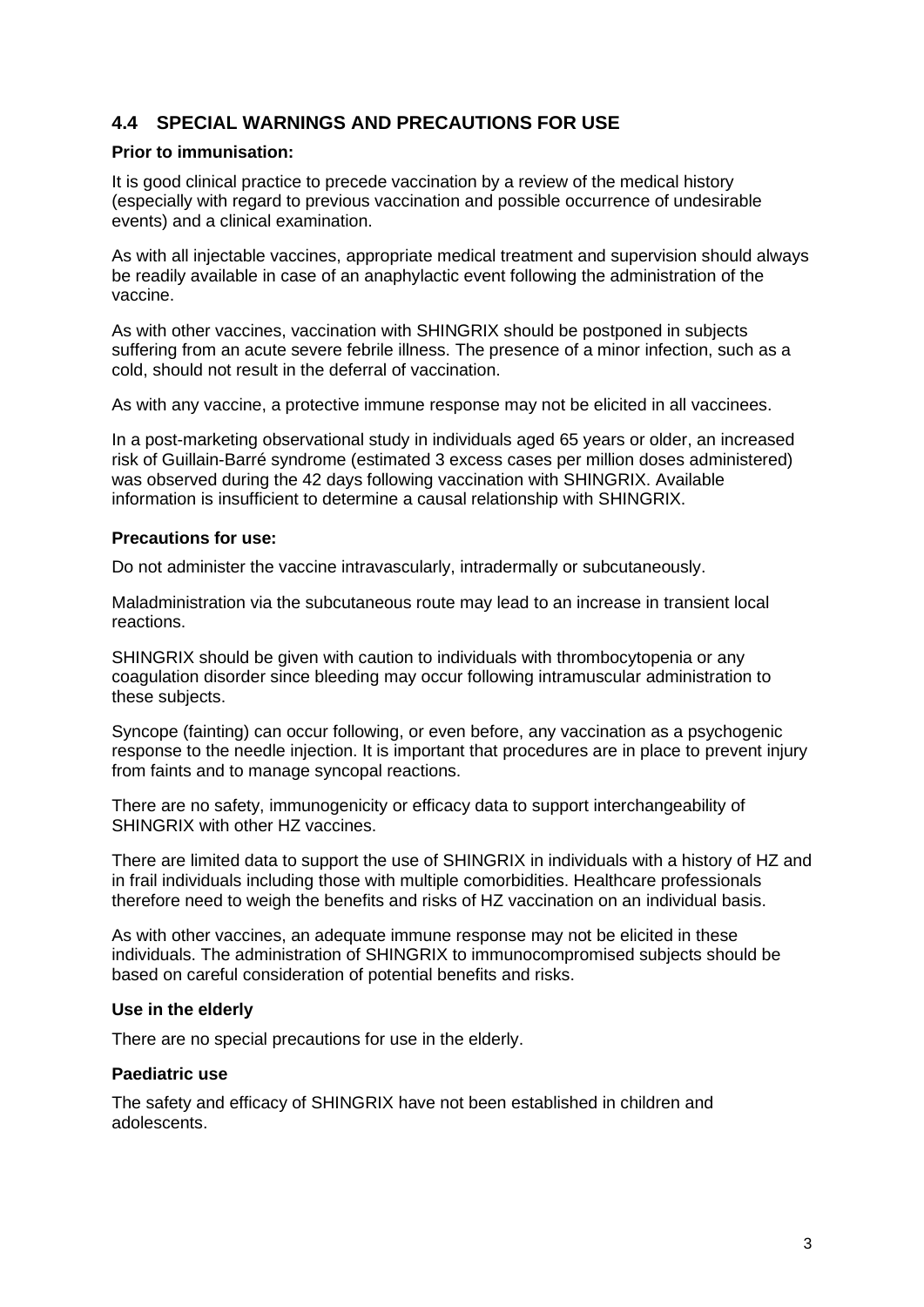### **Effects on laboratory tests**

No data available.

### **4.5 INTERACTIONS WITH OTHER MEDICINES AND OTHER FORMS OF INTERACTIONS**

### **Use with other vaccines**

SHINGRIX can be given concomitantly with either unadjuvanted seasonal influenza vaccine, 23-valent pneumococcal polysaccharide vaccine (PPV23) or reduced antigen diphtheriatetanus-acellular pertussis vaccine (dTpa) (see Section 5.1 PHARMACODYNAMIC PROPERTIES, Clinical trials).

The vaccines should always be administered at different injection sites.

No data are currently available regarding concomitant use with other vaccines, including the adjuvanted seasonal influenza vaccine.

### **4.6 FERTILITY, PREGNANCY AND LACTATION**

#### **Effects on fertility**

Repeated exposure of male and female rats to SHINGRIX (0.1 and 0.2 mL respectively) by IM injection on 42, 28 and 14 days prior to mating (male) and 28 and 14 days prior to mating (female) had no effects on mating or fertility.

#### **Use in pregnancy**

### **(Pregnancy Category B2)**

There are no data on the use of SHINGRIX in pregnant women.

In a reproductive and developmental toxicity study, female rats were administered SHINGRIX or the  $AS01<sub>B</sub>$  adjuvant alone by intramuscular injection 28 and 14 days prior to mating, on gestation Days 3, 8, 11, and 15, and on lactation Day 7. The total dose was 0.2 mL on each occasion (a single human dose of SHINGRIX is 0.5 mL). No adverse effects on preweaning development up to post-natal Day 25 were observed. There were no vaccinerelated foetal malformations or variations.

### **Use in lactation**

The effect on breast-fed infants of administration of SHINGRIX to their mothers has not been studied.

### **4.7 EFFECTS ON ABILITY TO DRIVE AND USE MACHINES**

No studies on the effects of SHINGRIX on the ability to drive and use machines have been performed.

However, some of the undesirable effects mentioned in Section 4.8 ADVERSE EFFECTS (UNDESIRABLE EFFECTS) may temporarily influence the ability to drive or use machines.

### **4.8 ADVERSE EFFECTS (UNDESIRABLE EFFECTS)**

More than 17,000 adults aged 50 through 96 years of age received at least one dose of SHINGRIX in 17 clinical studies. The incidence of solicited local and general symptoms was higher in subjects who received SHINGRIX than in subjects who received control (placebo or other vaccines). SHINGRIX was generally well tolerated.

Additionally, in clinical studies, 1,587 subjects ≥ 18 years of age who are immunodeficient or immunosuppressed due to disease or therapy (referred to as immunocompromised (IC)),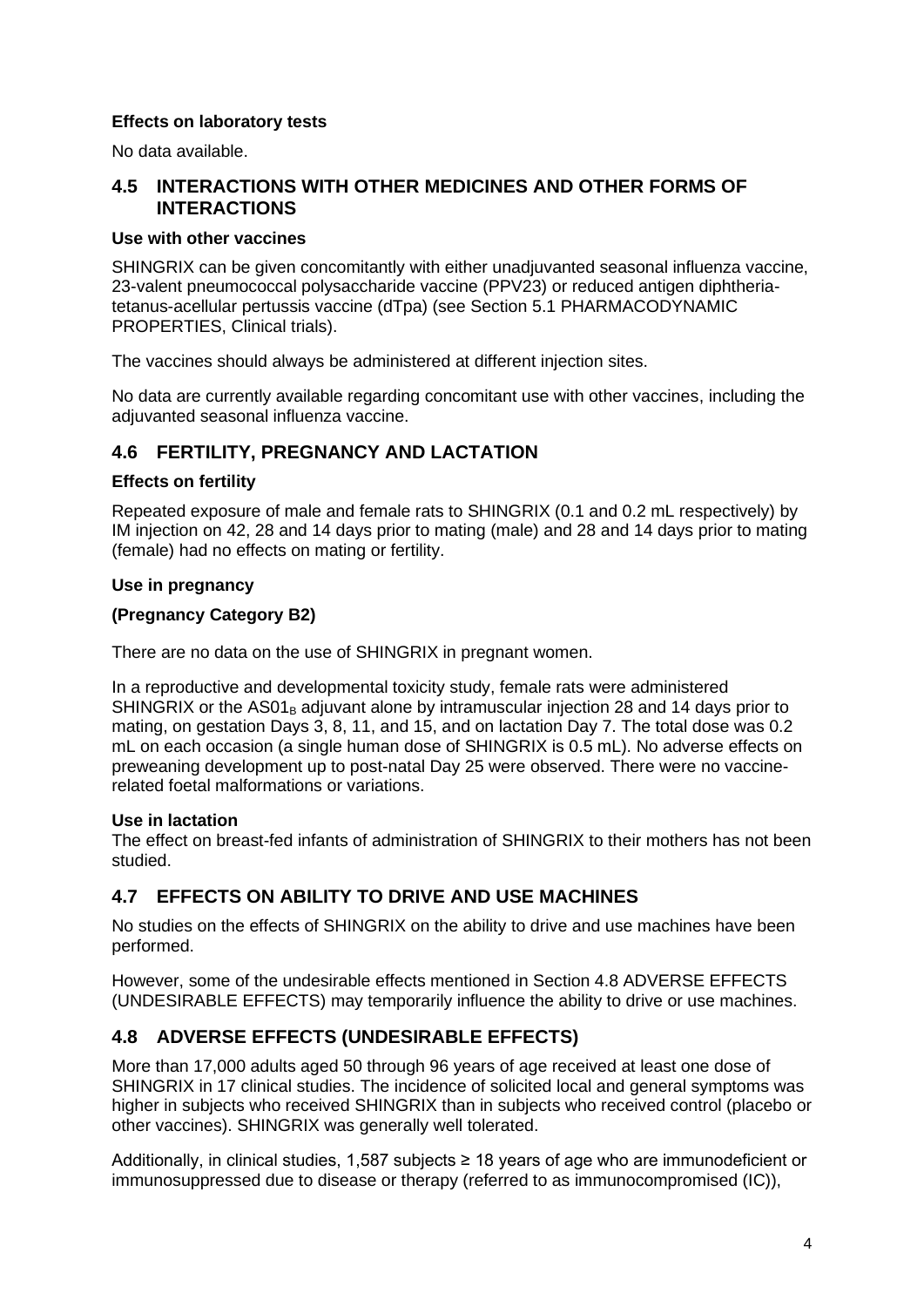were vaccinated with at least 1 dose of Shingrix. The reported adverse reactions were consistent with those reported clinical trial adverse reactions of adults 50 years of age and older.

Overall, there was a higher incidence of some adverse reactions in younger age groups. However, the overall frequency and severity of these events did not indicate a clinically meaningful different reactogenicity profile in the younger age strata. In IC adult studies, there was a higher incidence of pain at the injection site, fatigue, myalgia, headache, shivering and fever in subjects aged 18 to 49 years compared with those aged 50 years and older. In older adult studies, there was a higher incidence of pain and swelling at the injection site, fatigue, myalgia, headache, shivering, fever and gastrointestinal symptoms in subjects aged 50 to 69 years compared with those aged 70 years and older.

### **Clinical trial data**

### **Adults aged 50 years and older**

The safety profile presented below is based on pooled data from 2 placebo-controlled clinical studies (ZOE-50 and ZOE-70) involving 29,305 subjects aged 50 years and older who received at least one dose of SHINGRIX ( $n = 14,645$ ) or saline placebo ( $n = 14,660$ ) administered according to a 0, 2-month schedule. These studies were conducted in Europe, North America, Latin America, Asia and Australia.

### Solicited Adverse Events

In both studies, data on solicited local and general adverse events were collected using standardized diary cards for 7 days following each vaccine dose or placebo (i.e., day of vaccination and the next 6 days) in a subset of subjects ( $n = 4.886$  receiving SHINGRIX,  $n =$ 4,881 receiving placebo with at least 1 documented dose). Across both studies, the percentages of subjects aged 50 years and older reporting each solicited local adverse reaction and each solicited general adverse event following administration of SHINGRIX (both doses combined) were pain (78.0%), redness (38.1%), and swelling (25.9%); and myalgia (44.7%), fatigue (44.5%), headache (37.7%), shivering (26.8%), fever (20.5%), and gastrointestinal symptoms (17.3%), respectively.

The reported frequencies of specific solicited local adverse reactions and general adverse events (overall per subject), by age group, from the 2 studies are presented in Table 1.

| Table 1: Percentage of Subjects with Solicited Local Adverse Reactions and      |
|---------------------------------------------------------------------------------|
| General Adverse Events within 7 Days <sup>a</sup> of Vaccination in Adults      |
| Aged 50 to 59 Years, 60 to 69 Years, and 70 Years and Older <sup>b</sup> (Total |
| <b>Vaccinated Cohort with 7-Day Diary Card)</b>                                 |

|                                          | Aged 50 - 59 Years |                             |                 | Aged 60 - 69 Years   | Aged $\geq 70$ Years |             |  |
|------------------------------------------|--------------------|-----------------------------|-----------------|----------------------|----------------------|-------------|--|
|                                          | <b>SHINGRIX</b>    | <b>Placebo</b> <sup>c</sup> | <b>SHINGRIX</b> | Placebo <sup>c</sup> | <b>SHINGRIX</b>      | Placeboc    |  |
|                                          | $\%$               | %                           | %               | %                    | %                    | %           |  |
| <b>Local Adverse</b><br><b>Reactions</b> | $n = 1,315$        | $n = 1,312$                 | $n = 1,311$     | $n = 1,305$          | $n = 2,258$          | $n = 2,263$ |  |
| Pain                                     | 88.4               | 14.4                        | 82.8            | 11.1                 | 69.2                 | 8.8         |  |
| Pain, Grade 3 <sup>d</sup>               | 10.3               | 0.5                         | 6.9             | 0.5                  | 4.0                  | 0.2         |  |
| <b>Redness</b>                           | 38.7               | 1.2                         | 38.4            | 1.6                  | 37.7                 | 1.2         |  |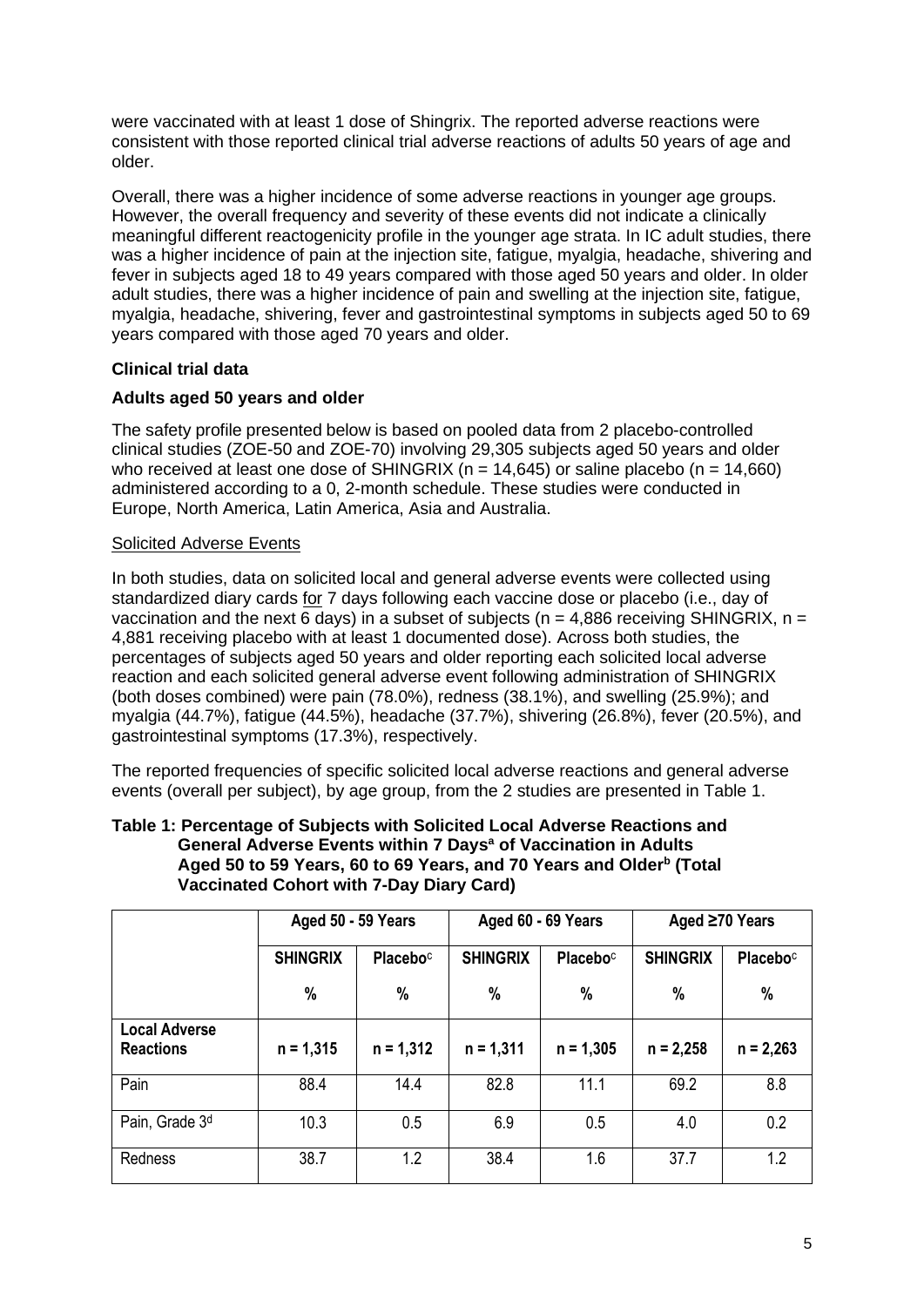|                                         | Aged 50 - 59 Years |                      |                 | Aged 60 - 69 Years   | Aged ≥70 Years  |                      |  |
|-----------------------------------------|--------------------|----------------------|-----------------|----------------------|-----------------|----------------------|--|
|                                         | <b>SHINGRIX</b>    | Placebo <sup>c</sup> | <b>SHINGRIX</b> | Placebo <sup>c</sup> | <b>SHINGRIX</b> | Placebo <sup>c</sup> |  |
|                                         | %                  | %                    | %               | %                    | %               | %                    |  |
| Redness, >100 mm                        | 2.8                | 0.0                  | 2.6             | 0.0                  | 3.1             | 0.0                  |  |
| Swelling                                | 30.5               | 0.8                  | 26.5            | 1.0                  | 23.0            | 1.1                  |  |
| Swelling, >100 mm                       | 1.1                | 0.0                  | 0.5             | 0.0                  | 1.3             | 0.0                  |  |
| <b>General Adverse</b><br><b>Events</b> | $n = 1,315$        | $n = 1,312$          | $n = 1,309$     | $n = 1,305$          | $n = 2,252$     | $n = 2,264$          |  |
| Myalgia                                 | 56.9               | 15.2                 | 49.0            | 11.2                 | 35.1            | 9.9                  |  |
| Myalgia, Grade 3 <sup>e</sup>           | 8.9                | 0.9                  | 5.3             | 0.8                  | 2.8             | 0.4                  |  |
| Fatigue                                 | 57.0               | 19.8                 | 45.7            | 16.8                 | 36.6            | 14.4                 |  |
| Fatigue, Grade 3 <sup>e</sup>           | 8.5                | 1.8                  | 5.0             | 0.8                  | 3.5             | 0.8                  |  |
| Headache                                | 50.6               | 21.6                 | 39.6            | 15.6                 | 29.0            | 11.8                 |  |
| Headache, Grade 3 <sup>e</sup>          | 6.0                | 1.7                  | 3.7             | 0.2                  | 1.5             | 0.4                  |  |
| Shivering                               | 35.8               | 7.4                  | 30.3            | 5.7                  | 19.5            | 4.9                  |  |
| Shivering, Grade 3 <sup>e</sup>         | 6.8                | 0.2                  | 4.5             | 0.3                  | 2.2             | 0.3                  |  |
| Fever                                   | 27.8               | 3.0                  | 23.9            | 3.4                  | 14.3            | 2.7                  |  |
| Fever, Grade 3f                         | 0.4                | 0.2                  | 0.5             | 0.2                  | 0.1             | 0.1                  |  |
| Gla                                     | 24.3               | 10.7                 | 16.7            | 8.7                  | 13.5            | 7.6                  |  |
| GI, Grade 3 <sup>e</sup>                | 2.1                | 0.7                  | 0.9             | 0.6                  | 1.2             | 0.4                  |  |

Total vaccinated cohort for safety included all subjects with at least 1 documented dose (n).

<sup>a</sup> 7 days included day of vaccination and the subsequent 6 days.

<sup>b</sup> Data for subjects aged 50 to 59 years and 60 to 69 years are based on ZOE -50. Data for subjects 70 years and older are based on pooled data from ZOE-50 and ZOE-70.

<sup>c</sup> Placebo was a saline solution.

<sup>d</sup> Grade 3 pain: Defined as significant pain at rest; prevents normal everyday activities.

<sup>e</sup> Grade 3 myalgia, fatigue, headache, shivering, GI: Defined as preventing normal activity.

Fever defined as  $\geq 37.5^{\circ}$ C for oral, axillary, or tympanic route, or  $\geq 38^{\circ}$ C for rectal route; Grade 3 fever defined as >39.0°C

<sup>g</sup> GI = Gastrointestinal symptoms including nausea, vomiting, diarrhea, and/or abdominal pain.

The incidence of solicited local and general symptoms was lower in subjects aged 70 years and older compared with those aged 50 to 69 years.

The majority of solicited local adverse reactions and general adverse events seen with SHINGRIX had a median duration of 2 to 3 days.

There were no differences in the proportions of subjects reporting any or grade 3 solicited local reactions between Dose 1 and Dose 2. Headache and shivering were reported more frequently by subjects after Dose 2 (28.2% and 21.4%, respectively) compared with Dose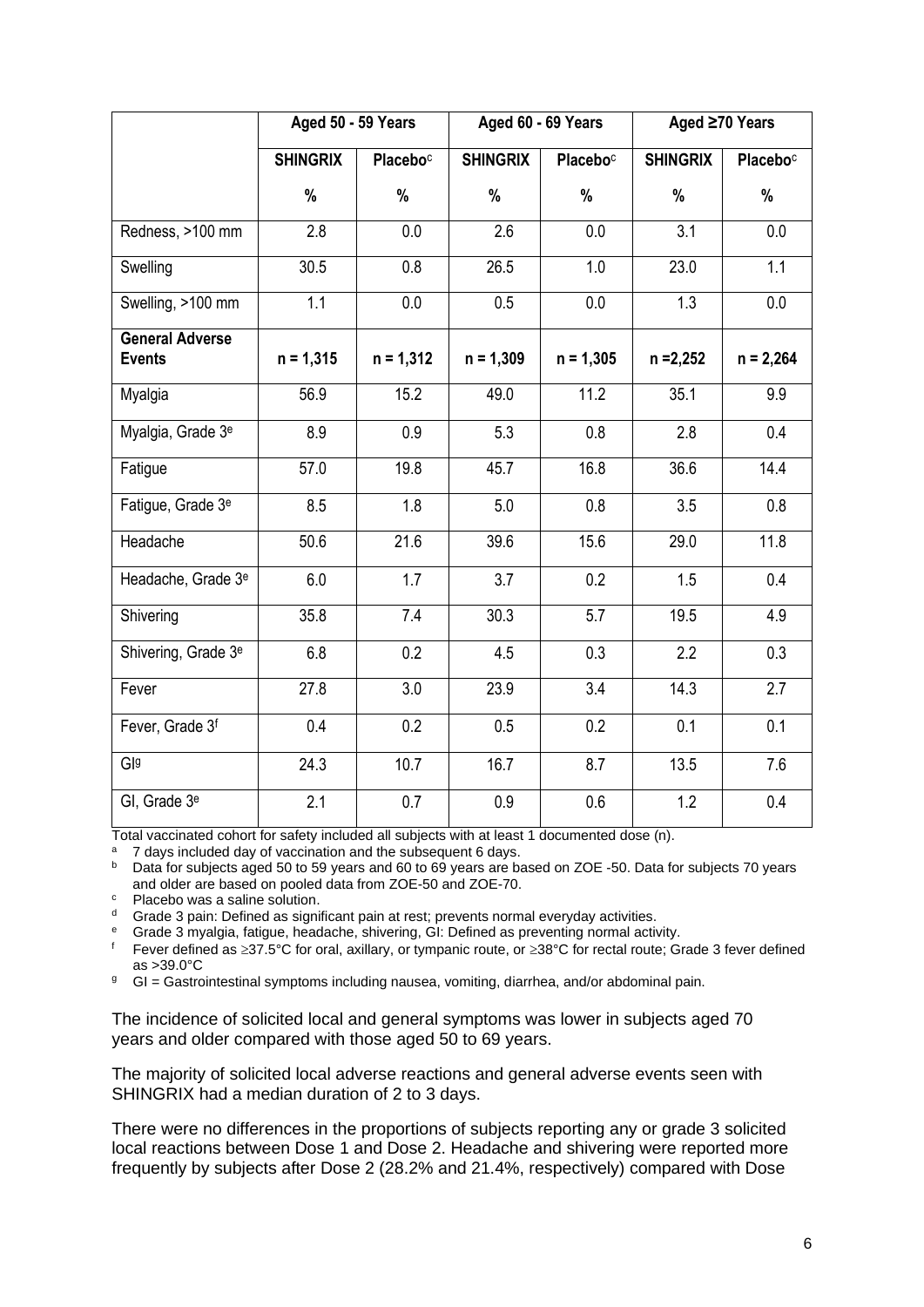1 (24.4% and 13.8%, respectively). Grade 3 solicited general adverse events (headache, shivering, myalgia, and fatigue) were reported more frequently by subjects after Dose 2 (2.3%, 3.1%, 3.6%, and 3.5%, respectively) compared with Dose 1 (1.4%, 1.4%, 2.3%, and 2.4%, respectively).

#### Unsolicited Adverse Events

In both studies, unsolicited adverse events occurring within 30 days of vaccination were reported in 50.5% and 32.0% of subjects who received SHINGRIX ( $n = 14,645$ ) and placebo (n = 14,660), respectively (Total Vaccinated Cohort). Unsolicited adverse events that occurred in ≥1% of recipients of SHINGRIX and at a rate at least 1.5-fold higher than placebo included chills (3.5% versus 0.2%), injection site pruritus (2.2% versus 0.2%), and malaise (1.7% versus 0.3%), arthralgia (1.7% versus 1.2%), nausea (1.4% versus 0.5%), and dizziness (1.2% versus 0.8%).

Gout (including gouty arthritis) was reported by 0.18% (n = 27) versus 0.05% (n = 8) of subjects who received SHINGRIX and placebo, respectively, within 30 days of vaccination; available information is insufficient to determine a causal relationship with SHINGRIX.

In a clinical study where 119 subjects were vaccinated with SHINGRIX following a 0, 6 month schedule, the safety profile was similar to that observed in subjects vaccinated with SHINGRIX following a 0, 2-month schedule.

### Potential Immune-Mediated Diseases

In the 2 studies, new onset potential immune-mediated diseases (pIMDs) or exacerbation of existing pIMDs were reported for 0.6% of subjects who received SHINGRIX and 0.7% of subjects who received placebo from the first administered dose up to 1 year post last vaccination. The most frequently reported pIMDs occurred with comparable frequencies in the group receiving SHINGRIX and the placebo group.

### **Immunocompromised (IC) adults aged 18 years and older**

In early phase I/II clinical studies Zoster-001 and Zoster-015, the co-primary objectives were to evaluate the safety and reactogenicity of HZ vaccine formulations in subjects ≥18 years of age with a selected IC condition (autologous hematopoietic stem cell transplant (auHSCT) and HIV infection, respectively). More than half of the subjects who participated in Zoster-001 and Zoster-015 (54%) were ≥50 years of age. With the limited number of subjects (n =164), no safety concerns were identified as evaluated one year postvaccination (see PHARMACODYNAMIC PROPERTIES, Clinical trials).

The safety of SHINGRIX was also evaluated in 4 placebo-controlled phase II/III clinical studies of subjects aged 18 years and older who were immunocompromised. Subjects in the total vaccinated cohort received at least 1 dose (administered according to a 0- and 1- 2-month schedule) of SHINGRIX or placebo, as follows: auHSCT recipients (n = 922 or n = 924, respectively); renal transplant recipients on chronic immunosuppressive treatment  $(n = 132 \text{ or } n = 132, \text{ respectively})$ ; subjects with hematologic malignancies during a cancer therapy course or after the full cancer therapy course ( $n = 283$  or  $n = 279$ , respectively); and subjects with solid tumours undergoing chemotherapy ( $n = 117$  or  $n = 115$ , respectively). The methodology for evaluating solicited adverse reactions, unsolicited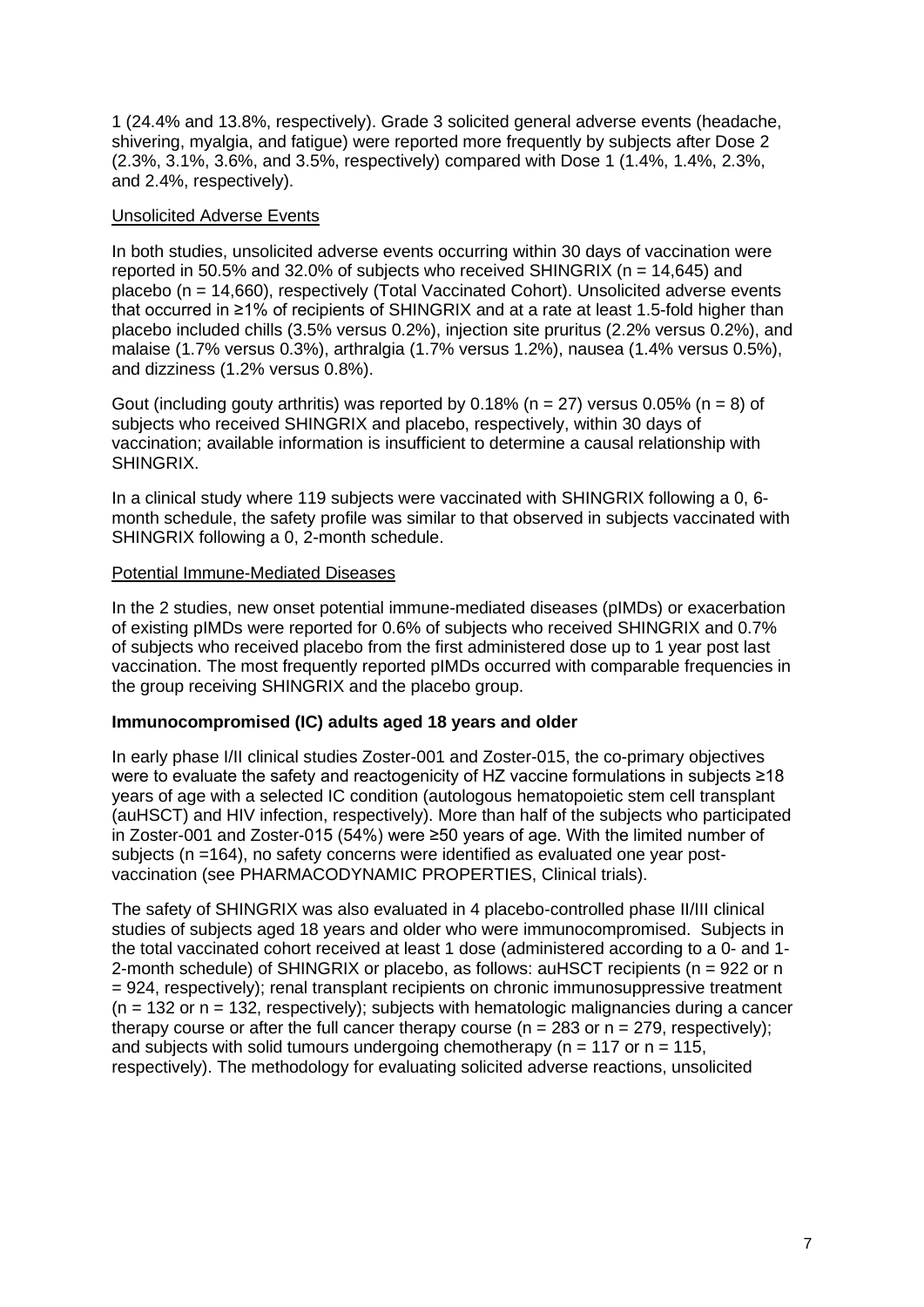adverse events, serious adverse events, deaths, and pIMDs across these studies was similar to those in the ZOE-50 and ZOE-70 studies.

### Solicited Adverse Reactions

Across the 4 studies, the majority of solicited local and general adverse reactions seen with SHINGRIX had a median duration of 3 to 4 days. The reported frequencies of specific solicited local and general adverse reactions (overall per subject) by age group across the 4 studies are presented in Table 2. In the auHSCT study, the percentages of subjects aged 18 years and older reporting each solicited local and general adverse reaction following administration of SHINGRIX (both doses combined) were pain (84%), redness (33%), swelling (19%); fatigue (56%), myalgia (54%), headache (34%), gastrointestinal symptoms (26%), shivering (26%), and fever (20%). In the other 3 studies, the percentages of subjects aged 18 years and older reporting each solicited local and general adverse reaction following administration of SHINGRIX (both doses combined) were pain (80-87%), redness (25-41%), and swelling (12-23%); fatigue (47- 70%), myalgia (44-54%), headache (34-41%), gastrointestinal symptoms (18-46%), shivering (22-35%), and fever (16-25%).

### **Table 2: Percentage of Subjects with Solicited Local and General Adverse Reactions within 7 Days of Vaccination in Adults Aged ≥18 Years following Autologous Hematopoietic Stem Cell Transplant, Renal Transplant, or with Hematologic Malignancies, or with Solid Malignant Tumours (Total Vaccinated Cohort)**

|                                                      | <b>ZOSTER-002</b>                                                        |                      | <b>ZOSTER-041</b>             |                      | <b>ZOSTER-039</b>            |                      | <b>ZOSTER-028</b>                              |                      |
|------------------------------------------------------|--------------------------------------------------------------------------|----------------------|-------------------------------|----------------------|------------------------------|----------------------|------------------------------------------------|----------------------|
|                                                      | <b>Autologous</b><br><b>Hematopoietic Stem</b><br><b>Cell Transplant</b> |                      | Renal Transplant <sup>b</sup> |                      | Hematologic<br>Malignanciesc |                      | <b>Solid Malignant</b><br>Tumours <sup>d</sup> |                      |
|                                                      | <b>SHINGRIX</b>                                                          | Placebo <sup>e</sup> | <b>SHINGRIX</b>               | Placebo <sup>e</sup> | <b>SHINGRIX</b>              | Placebo <sup>e</sup> | <b>SHINGRIX</b>                                | Placebo <sup>e</sup> |
|                                                      | (%)                                                                      | (%)                  | (%)                           | $(\%)$               | (%)                          | (%)                  | (%)                                            | (%)                  |
| Local<br><b>Adverse</b><br><b>Reactions</b>          | $n = 901$                                                                | $n = 892$            | $n = 131$                     | $n = 132$            | $n = 278$                    | $n = 274$            | $n = 112$                                      | $n = 110$            |
| Pain                                                 | 84                                                                       | 9                    | 87                            | 8                    | 80                           | 16                   | 80                                             | $\overline{6}$       |
| <b>Redness</b>                                       | 33                                                                       | 1                    | 25                            | $\overline{2}$       | 41                           | $\overline{2}$       | 36                                             | $\mathbf 0$          |
| Swelling                                             | 19                                                                       | $\mathbf{1}$         | 12                            | 1                    | 23                           | $\mathbf{1}$         | 16                                             | $\mathbf{1}$         |
| <b>General</b><br><b>Adverse</b><br><b>Reactions</b> | $n = 901$                                                                | $n = 894$            | $n = 131$                     | $n = 132$            | $n = 278$                    | $n = 274$            | $n = 112$                                      | $n = 110$            |
| Myalgia                                              | 54                                                                       | 26                   | 50                            | 24                   | 44                           | 18                   | 54                                             | 28                   |
| Fatigue                                              | 56                                                                       | 38                   | 47                            | 40                   | 58                           | 37                   | 70                                             | 62                   |
| Headache                                             | $\overline{34}$                                                          | $\overline{19}$      | $\overline{34}$               | $\overline{26}$      | 41                           | $\overline{23}$      | $\overline{38}$                                | $\overline{36}$      |
| Shivering                                            | 26                                                                       | 13                   | 22                            | 12                   | 25                           | $\overline{7}$       | 35                                             | 23                   |
| Feverf                                               | 20                                                                       | $\overline{6}$       | 16                            | $\overline{4}$       | 25                           | 8                    | $\overline{18}$                                | $\overline{5}$       |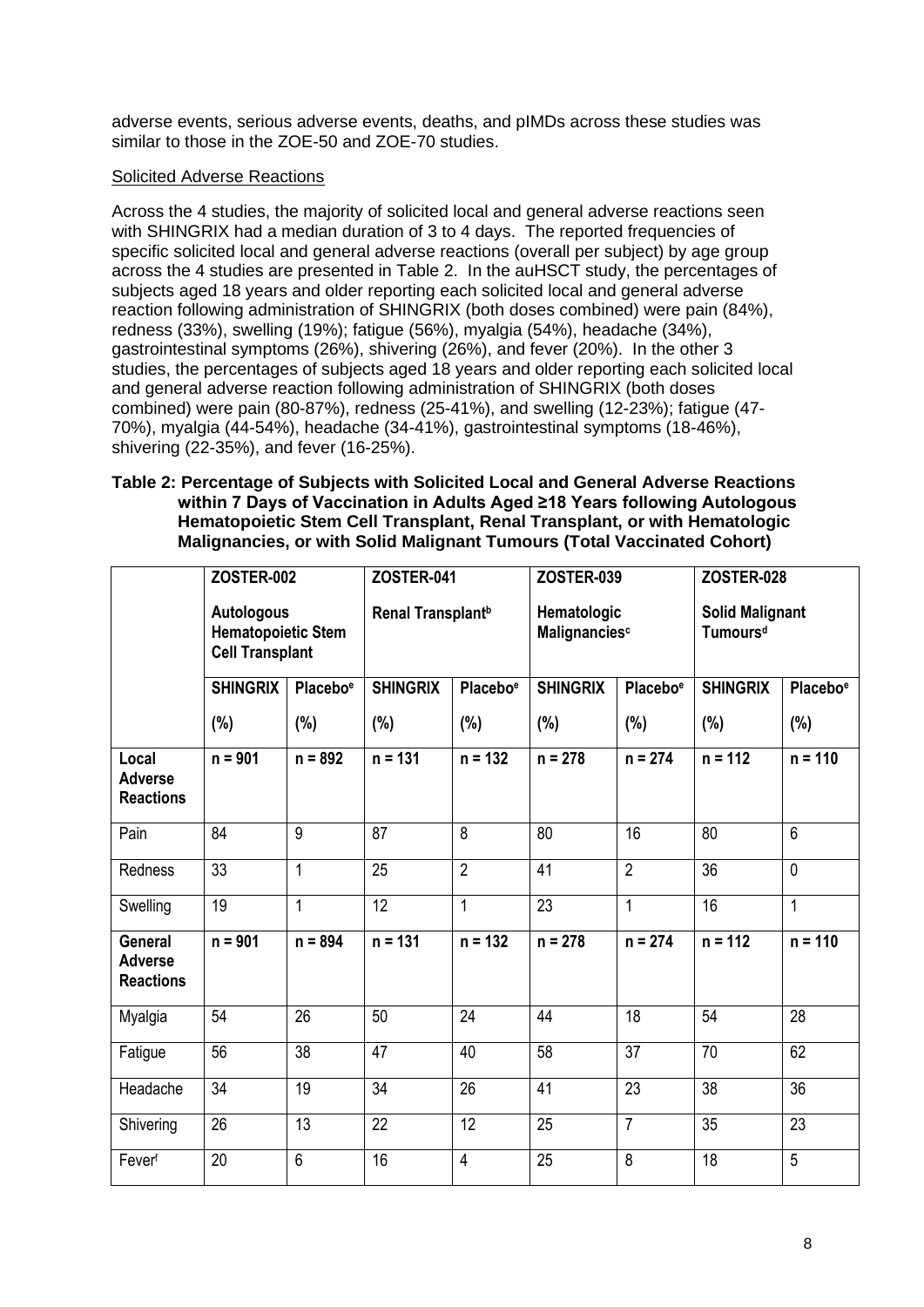|                                   | <b>ZOSTER-002</b>                                                 |                      | <b>ZOSTER-041</b>             |                      | <b>ZOSTER-039</b>            |                      | <b>ZOSTER-028</b>                              |                      |
|-----------------------------------|-------------------------------------------------------------------|----------------------|-------------------------------|----------------------|------------------------------|----------------------|------------------------------------------------|----------------------|
|                                   | Autologous<br><b>Hematopoietic Stem</b><br><b>Cell Transplant</b> |                      | Renal Transplant <sup>b</sup> |                      | Hematologic<br>Malignanciesc |                      | <b>Solid Malignant</b><br>Tumours <sup>d</sup> |                      |
|                                   | <b>SHINGRIX</b>                                                   | Placebo <sup>e</sup> | <b>SHINGRIX</b>               | Placebo <sup>e</sup> | <b>SHINGRIX</b>              | Placebo <sup>e</sup> | <b>SHINGRIX</b>                                | Placebo <sup>e</sup> |
|                                   | $(\%)$                                                            | (%)                  | (%)                           | (%)                  | (%)                          | $(\%)$               | (%)                                            | (%)                  |
| Gastrointest<br>inal <sup>g</sup> | 26                                                                | 21                   | 18                            | 18                   | 27                           | 11                   | 46                                             | 45                   |

Total vaccinated cohort for safety included all subjects with at least 1 documented dose (n).

a 7 days included day of vaccination and the subsequent 6 days.

b Renal transplant recipients on chronic immunosuppressive treatment.

c Subjects with hematologic malignancies during a cancer therapy course or after the full cancer therapy course.

d Subjects with solid tumours undergoing chemotherapy.

e Placebo was a sucrose/saline solution.

f Fever defined as ≥37.5°C/99.5°F for oral, axillary, or tympanic route, or ≥38°C/100.4°F for rectal route.

g GI = Gastrointestinal symptoms including nausea, vomiting, diarrhea, and/or abdominal pain.

In studies with immunocompromised adults aged 18 years and older, there was a higher incidence of pain at the injection site (90% and 82%), fatigue (65% and 56%), myalgia (61% and 50%), headache (49% and 32%), shivering (33% and 25%) and fever (30% and 19%) in subjects aged 18 to 49 years compared with those aged 50 years and older.

#### Unsolicited Adverse Events

Unsolicited adverse events occurring within 30 days following each vaccination were reported for the total vaccinated cohort in each of the 4 studies: auHSCT, 39% and 38% of subjects who received SHINGRIX or placebo, respectively; renal transplantation, 39% and 33%; hematologic malignancies, 47% and 46%; solid malignant tumours, 86% and 90%. The unsolicited adverse event that occurred in ≥1% of recipients of SHINGRIX and at a rate at least 1.5-fold higher than placebo was arthralgia (1.5% versus 1.0%).

#### Potential Immune-Mediated Diseases

In the 4 studies (auHSCT, renal transplantation, hematologic malignancies, and solid malignant tumours), new onset pIMDs or exacerbation of existing pIMDs were reported for subjects who received SHINGRIX (1.4%, 3%, 1.1%, 0%, respectively) and subjects who received placebo (0.9%, 1.5%, 0.7%, 0.9%, respectively) from the first administered dose up to 1 year post-last vaccination. The most frequently reported pIMDs were comparable in the groups receiving SHINGRIX and the placebo groups.

#### **Use with other vaccines**

The incidence of fever and shivering were more frequent when PPV23 was administered with SHINGRIX (study Zoster-035).

### **Post-marketing data**

| <b>System Organ Class</b> | <b>Frequency</b> | <b>Adverse reactions</b>                                            |
|---------------------------|------------------|---------------------------------------------------------------------|
| Immune system disorders   | Rare             | hypersensitivity reactions including<br>rash, urticaria, angioedema |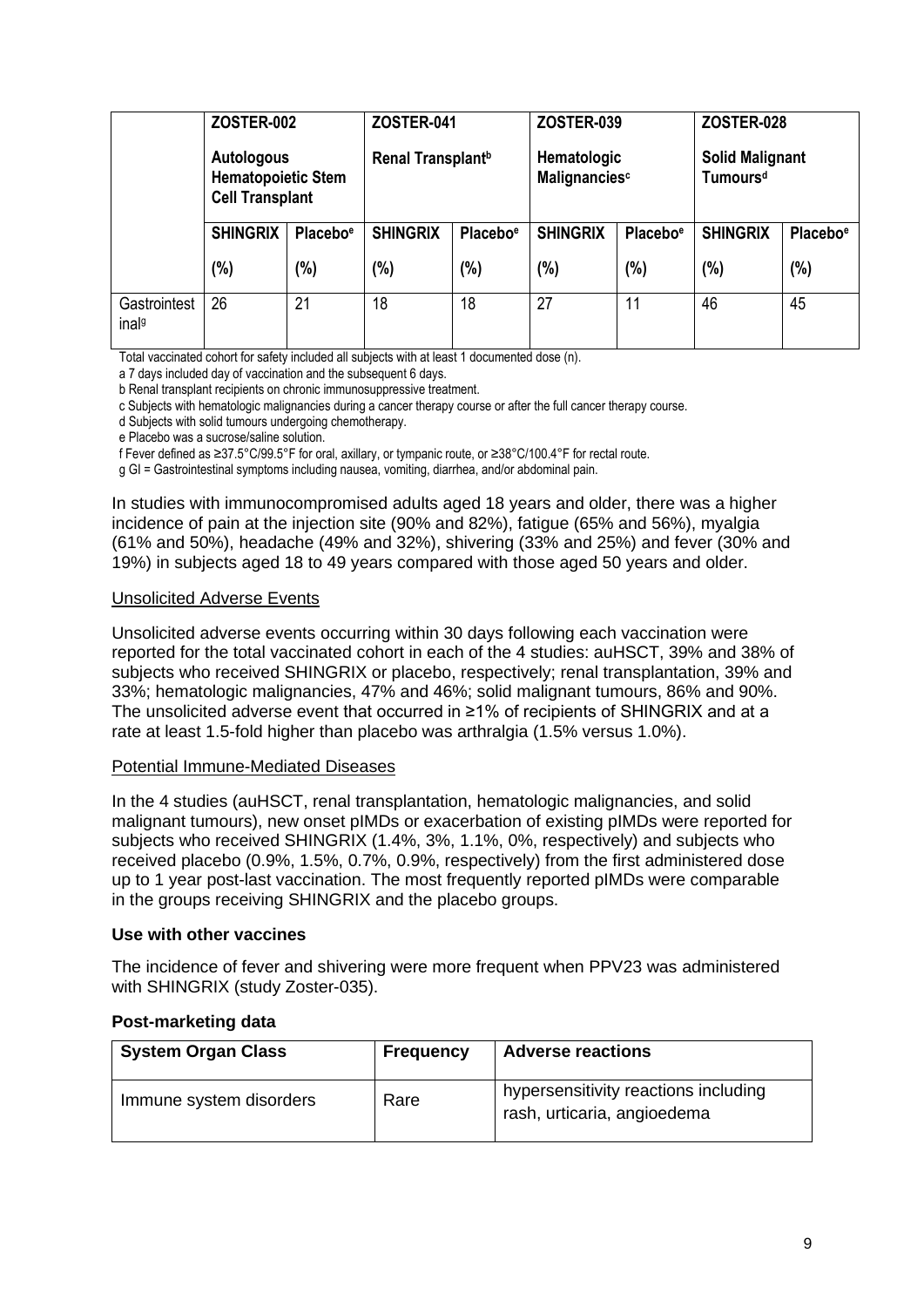### **Reporting suspected adverse effects**

Reporting suspected adverse reactions after registration of the medicinal product is important. It allows continued monitoring of the benefit-risk balance of the medicinal product. Healthcare professionals are asked to report any suspected adverse reactions at [www.tga.gov.au/reporting-problems.](http://www.tga.gov.au/reporting-problems)

### **4.9 OVERDOSE**

Insufficient data are available.

For information on the management of overdose, contact the Poisons Information Centre on 13 11 26 (Australia).

# **5 PHARMACOLOGICAL PROPERTIES**

### **5.1 PHARMACODYNAMIC PROPERTIES**

Pharmacotherapeutic group: Varicella zoster vaccines, ATC code: J07BK03 zoster, purified antigen.

### **Mechanism of action**

By combining the VZV specific antigen (gE) with an adjuvant system  $(AS01<sub>B</sub>)$ , SHINGRIX induces antigen-specific cellular and humoral immune responses in individuals with preexisting immunity against VZV.

Non-clinical data show that  $AS01<sub>B</sub>$  induces a local and transient activation of the innate immune system. This facilitates the recruitment and activation of antigen presenting cells carrying gE-derived antigens in the draining lymph node, which in turn leads to the generation of gE-specific CD4+ T cells and antibodies. The adjuvant effect of  $AS01<sub>B</sub>$  is the result of interactions between MPL and QS-21 formulated in liposomes.

### **Clinical trials**

### **Efficacy of SHINGRIX**

*Efficacy against Herpes Zoster (HZ) and Post-Herpetic Neuralgia (PHN)*

Two phase III, placebo-controlled, observer-blind efficacy studies of SHINGRIX were conducted in adults ≥ 50 years with 2 doses administered 2 months apart:

- Zoster-006 (ZOE-50): total vaccinated cohort (TVC) of 15,405 subjects ≥ 50 who received at least one dose of either SHINGRIX (N=7,695) or placebo (N=7,710)
- Zoster-022 (ZOE-70): TVC of 13,900 subjects ≥ 70 who received at least two doses of either SHINGRIX (N=6,950) or placebo (N=6,950).

Two phase III, placebo-controlled, observer-blind studies evaluating Shingrix efficacy were conducted in IC adults ≥ 18 years with 2 doses administered 1-2 months apart:

- Zoster-002: TVC of 1,846 autologous hematopoietic stem cell transplants (aHSCT) recipients who received at least one dose of either Shingrix (N=922) or placebo (N=924) post-transplant.
- Zoster-039: TVC of 562 subjects with hematologic malignancies who received at least one dose of either Shingrix (N=283) or placebo (N=279) during a cancer therapy course or after the full cancer therapy course.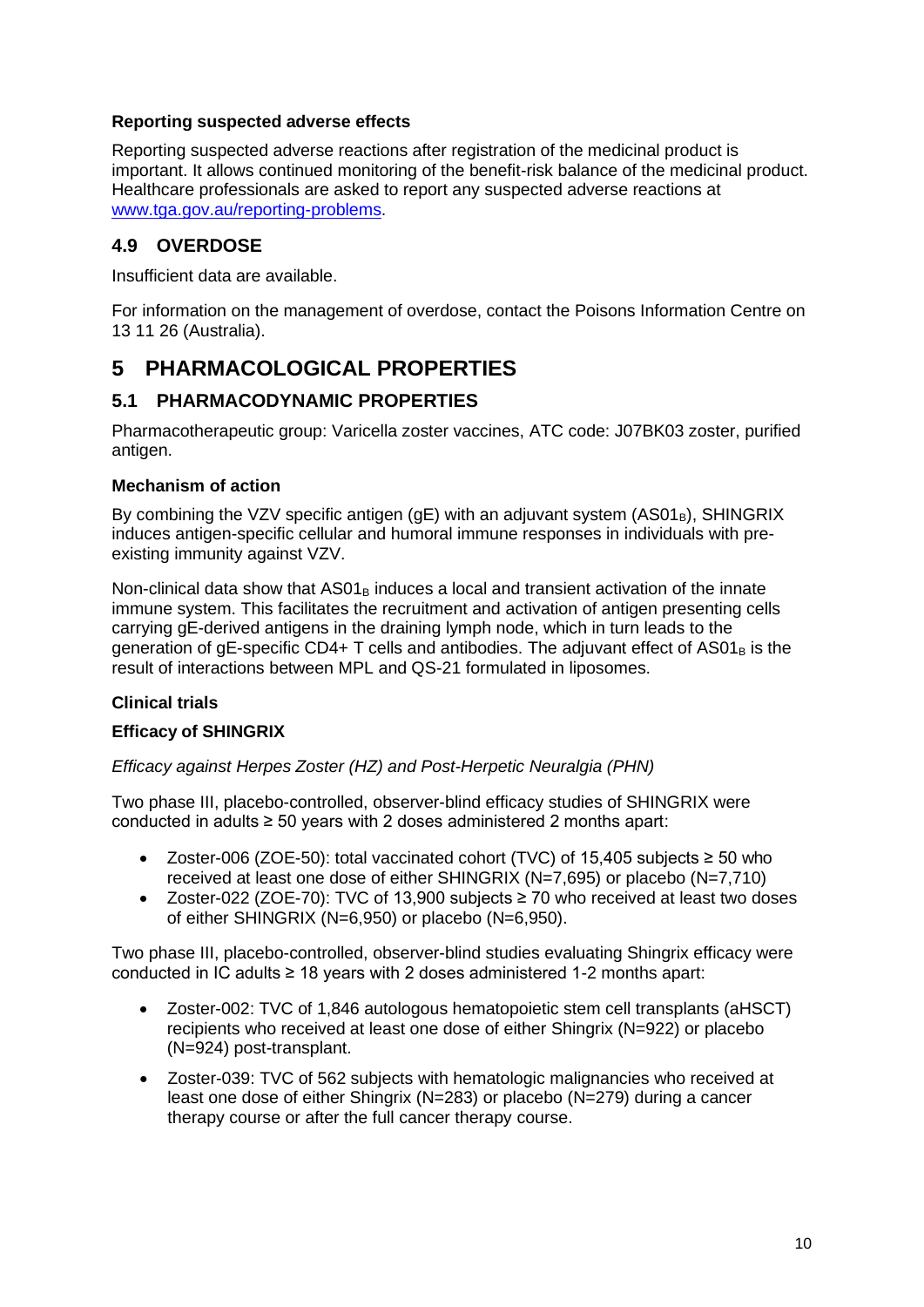Incidence of HZ and PHN cases as well as vaccine efficacy were evaluated in the modified Total Vaccinated Cohort (mTVC i.e. excluding subjects who did not receive the second dose of vaccine or who had a confirmed diagnosis of HZ within one month after the second dose).

Shingrix significantly decreased the incidence of HZ and PHN compared with placebo in:

- adults ≥ 50 years (Zoster-006): 6 vs. 210 HZ cases and 0 vs. 18 PHN cases;
- adults ≥ 70 years (pooled analysis of Zoster-006 and Zoster-022): 25 vs. 284 HZ cases and 4 vs. 36 PHN cases;
- adults ≥ 18 years with aHSCT (Zoster-002): 49 vs. 135 HZ cases and 1 vs. 9 PHN cases;
- adults ≥ 18 years with hematologic malignancies (Zoster-039): 2 vs. 14 HZ cases (PHN was not assessed as study endpoint). Vaccine efficacy was calculated posthoc.

Vaccine efficacy results are presented in Table 3 and Table 4, respectively.

|                |                                                     | <b>SHINGRIX</b>                 |                                                  |                                              | Placebo                         |                                                  |                                     |  |  |  |  |
|----------------|-----------------------------------------------------|---------------------------------|--------------------------------------------------|----------------------------------------------|---------------------------------|--------------------------------------------------|-------------------------------------|--|--|--|--|
| Age<br>(years) | <b>Number</b><br><b>of</b><br>evaluable<br>subjects | <b>Number</b><br>of HZ<br>cases | Incidence<br>rate per<br>1000<br>person<br>years | <b>Number</b><br>of<br>evaluable<br>subjects | <b>Number</b><br>of HZ<br>cases | Incidence<br>rate per<br>1000<br>person<br>years | Vaccine efficacy<br>(%)<br>[95% CI] |  |  |  |  |
| ZOE-50*        |                                                     |                                 |                                                  |                                              |                                 |                                                  |                                     |  |  |  |  |
| $\geq 50$      | 7,344                                               | 6                               | 0.3                                              | 7,415                                        | 210                             | 9.1                                              | 97.2<br>[93.7; 99.0]                |  |  |  |  |
| 50-59          | 3,492                                               | 3                               | 0.3                                              | 3,525                                        | 87                              | 7.8                                              | 96.6<br>[89.6; 99.4]                |  |  |  |  |
| $\geq 60$      | 3,852                                               | 3                               | 0.2                                              | 3,890                                        | 123                             | 10.2                                             | 97.6<br>[92.7; 99.6]                |  |  |  |  |
| 60-69          | 2,141                                               | $\overline{2}$                  | 0.3                                              | 2,166                                        | 75                              | 10.8                                             | 97.4<br>[90.1; 99.7]                |  |  |  |  |
|                |                                                     |                                 |                                                  | Pooled ZOE-50 and ZOE-70**                   |                                 |                                                  |                                     |  |  |  |  |
| $\geq 70$      | 8,250                                               | 25                              | 0.8                                              | 8,346                                        | 284                             | 9.3                                              | 91.3<br>[86.8; 94.5]                |  |  |  |  |
| 70-79          | 6,468                                               | 19                              | 0.8                                              | 6,554                                        | 216                             | 8.9                                              | 91.3<br>[86.0; 94.9]                |  |  |  |  |
| $\geq 80$      | 1,782                                               | 6                               | 1.0                                              | 1,792                                        | 68                              | 11.1                                             | 91.4                                |  |  |  |  |

### **Table 3**: **SHINGRIX efficacy against HZ**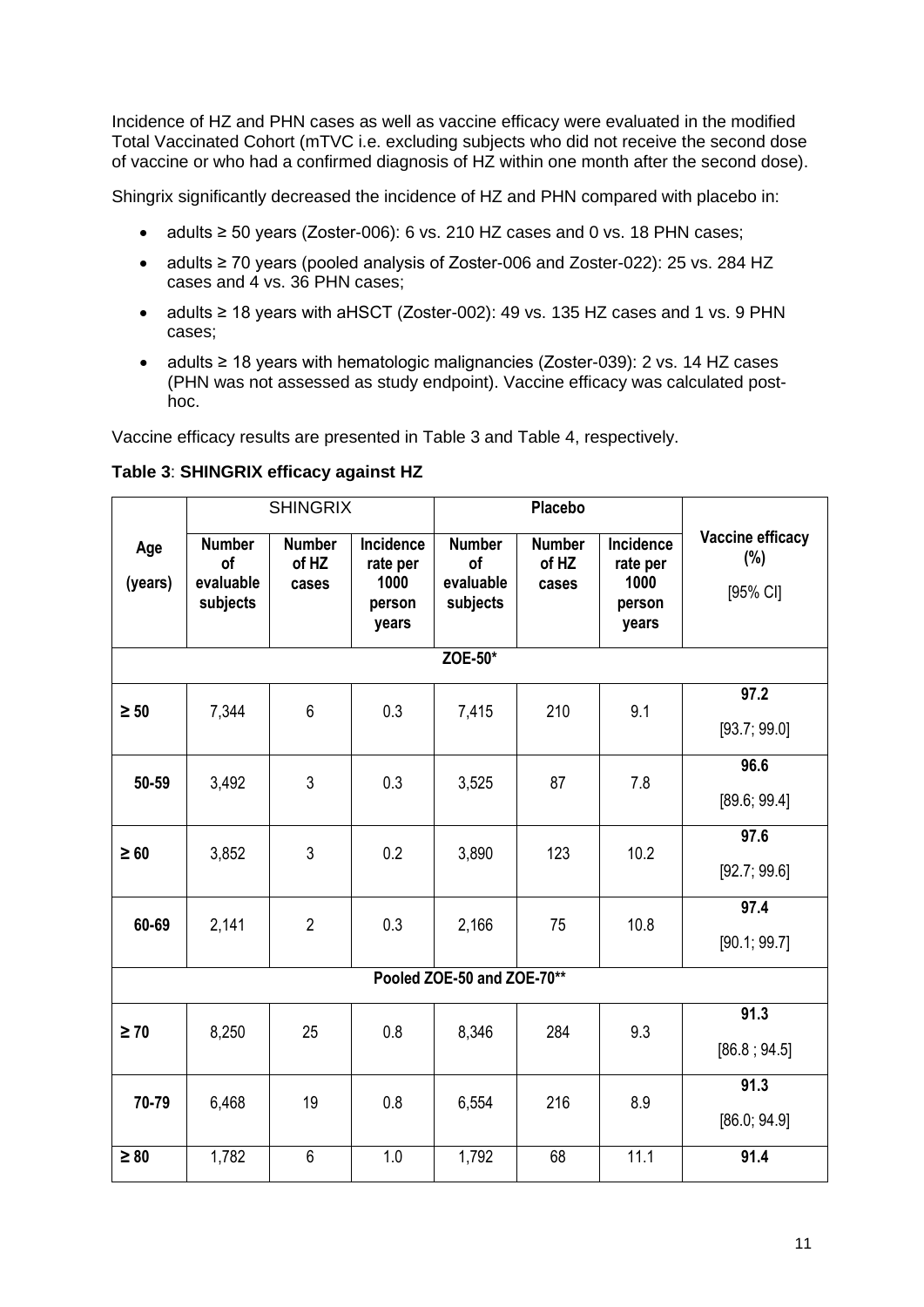|                                               | <b>SHINGRIX</b>                                     |                                 |                                                         | <b>Placebo</b>                                      |                                 |                                                         |                                        |  |  |  |
|-----------------------------------------------|-----------------------------------------------------|---------------------------------|---------------------------------------------------------|-----------------------------------------------------|---------------------------------|---------------------------------------------------------|----------------------------------------|--|--|--|
| Age<br>(years)                                | <b>Number</b><br><b>of</b><br>evaluable<br>subjects | <b>Number</b><br>of HZ<br>cases | <b>Incidence</b><br>rate per<br>1000<br>person<br>years | <b>Number</b><br><b>of</b><br>evaluable<br>subjects | <b>Number</b><br>of HZ<br>cases | <b>Incidence</b><br>rate per<br>1000<br>person<br>years | Vaccine efficacy<br>$(\%)$<br>[95% CI] |  |  |  |
|                                               |                                                     |                                 |                                                         |                                                     |                                 |                                                         | [80.2; 97.0]                           |  |  |  |
|                                               | Zoster-002*** (aHSCT recipients#)                   |                                 |                                                         |                                                     |                                 |                                                         |                                        |  |  |  |
| $\geq 18$                                     | 870                                                 | 49                              | 30.0                                                    | 851                                                 | 135                             | 94.3                                                    | 68.2<br>[55.5; 77.6]                   |  |  |  |
| 18-49                                         | 213                                                 | 9                               | 21.5                                                    | 212                                                 | 29                              | 76.0                                                    | 71.8<br>[38.7; 88.3]                   |  |  |  |
| $\geq 50$                                     | 657                                                 | 40                              | 33.0                                                    | 639                                                 | 106                             | 100.9                                                   | 67.3<br>[52.6; 77.9]                   |  |  |  |
| Zoster-039 (hematologic malignancy patients#) |                                                     |                                 |                                                         |                                                     |                                 |                                                         |                                        |  |  |  |
| $\geq 18$<br>$\sim$ $\sim$                    | 259<br>Confidence interior                          | $\overline{2}$                  | 8.5                                                     | 256                                                 | 14                              | 66.2                                                    | 87.2****<br>[44.2; 98.6]               |  |  |  |

CI Confidence interval

Over a median follow-up period of 3.1 years

Over a median follow-up period of 4.0 years Data in subjects ≥ 70 years of age are sourced from the pre-specified pooled analyses of ZOE-50 and ZOE-70 (mTVC) as these analyses provide the most robust estimates for vaccine efficacy in this age group.

\*\*\* Over a median follow-up period of 21 months

\*\*\*\* VE calculation was performed post-hoc; median follow-up period of 11.1 months

# antiviral prophylaxis in line with the local standard of care was permitted.

In the fourth year after vaccination, the efficacy against HZ was 93.1 % (95% CI: 81.2; 98.2) and 87.9% (95% CI: 73.3; 95.4) in subjects ≥ 50 years (Zoster-006) and subjects ≥ 70 years (pooled Zoster-006 and Zoster-022), respectively.

In Zoster-002, during a follow-up period starting 1 month post-dose 2 (i.e. corresponding to approximately 6 months after aHSCT) until 1 year after aHSCT, when the risk for HZ is the highest, the efficacy against HZ was 76.2% (95% CI: 61.1; 86.0).

The duration of protection beyond 4 years is currently under investigation.

SHINGRIX significantly decreased the incidence of PHN compared with placebo in subjects ≥50 years (0 vs. 18 cases in ZOE-50) and in subjects ≥ 70 years (4 vs. 36 cases in the pooled analysis of ZOE-50 and ZOE-70).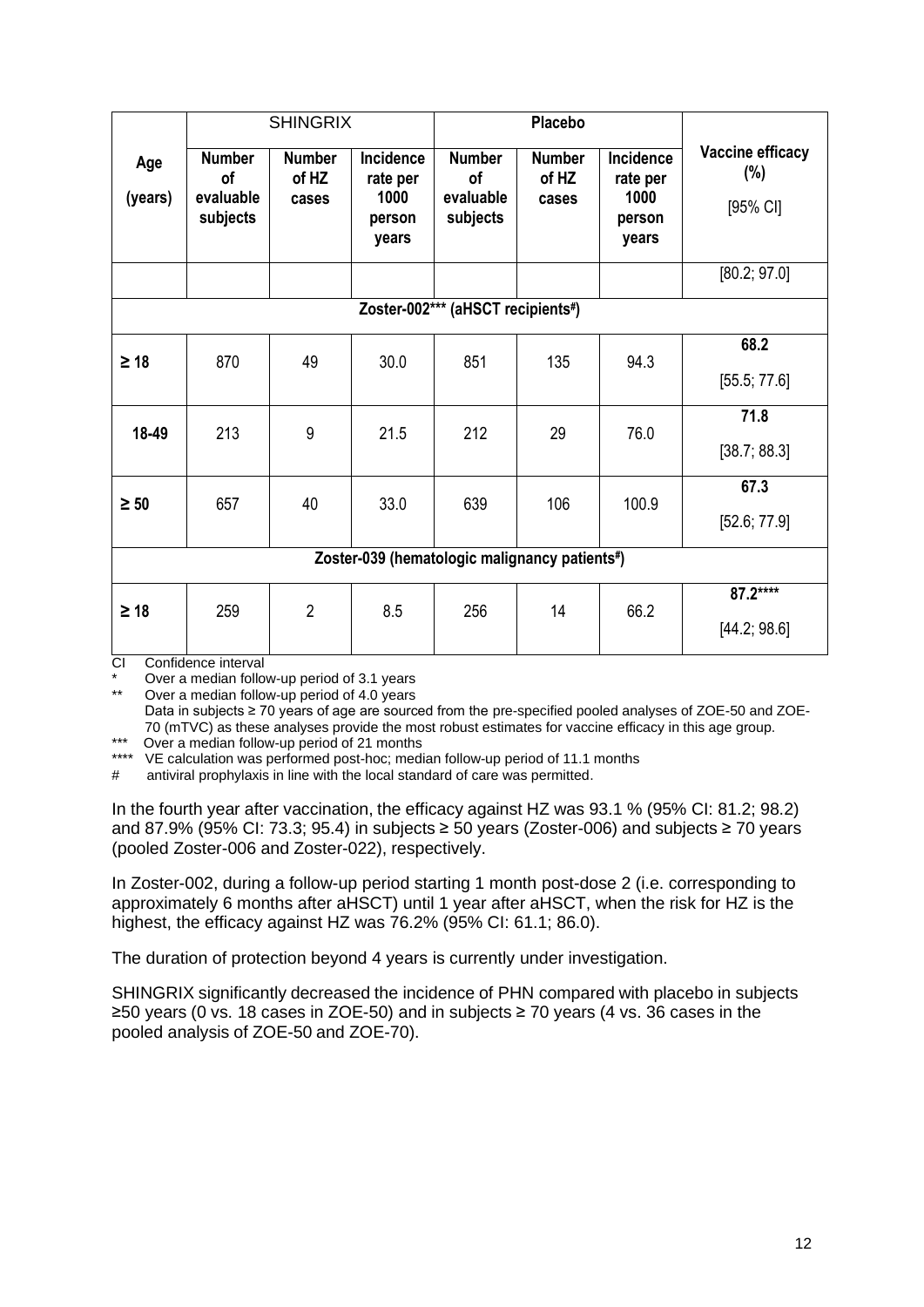| Table 4: SHINGRIX efficacy against PHN |  |  |  |
|----------------------------------------|--|--|--|
|----------------------------------------|--|--|--|

|                |                                              | <b>SHINGRIX</b>                   |                                                  |                                              | <b>Placebo</b>                   |                                                  |                                     |  |  |  |  |
|----------------|----------------------------------------------|-----------------------------------|--------------------------------------------------|----------------------------------------------|----------------------------------|--------------------------------------------------|-------------------------------------|--|--|--|--|
| Age<br>(years) | <b>Number</b><br>of<br>evaluable<br>subjects | <b>Number</b><br>of PHN*<br>cases | Incidence<br>rate per<br>1000<br>person<br>years | <b>Number</b><br>of<br>evaluable<br>subjects | <b>Number</b><br>of PHN<br>cases | Incidence<br>rate per<br>1000<br>person<br>years | Vaccine efficacy<br>(%)<br>[95% CI] |  |  |  |  |
| ZOE-50**       |                                              |                                   |                                                  |                                              |                                  |                                                  |                                     |  |  |  |  |
| $\geq 50$      | 7,340                                        | $\mathbf 0$                       | 0.0                                              | 7,413                                        | 18                               | 0.6                                              | 100<br>[77.1; 100]                  |  |  |  |  |
| 50-59          | 3,491                                        | $\mathbf 0$                       | 0.0                                              | 3,523                                        | 8                                | 0.6                                              | 100<br>[40.8; 100]                  |  |  |  |  |
| $\geq 60$      | 3,849                                        | $\mathbf 0$                       | 0.0                                              | 3,890                                        | 10                               | 0.7                                              | 100<br>[55.2; 100]                  |  |  |  |  |
| 60-69          | 2,140                                        | $\mathbf 0$                       | 0.0                                              | 2,166                                        | $\overline{2}$                   | 0.2                                              | 100 <sup>§</sup><br>[< 0; 100]      |  |  |  |  |
|                | Pooled ZOE-50 and ZOE-70***                  |                                   |                                                  |                                              |                                  |                                                  |                                     |  |  |  |  |
| $\geq 70$      | 8,250                                        | 4                                 | 0.1                                              | 8,346                                        | 36                               | 1.2                                              | 88.8<br>[68.7; 97.1]                |  |  |  |  |
| 70-79          | 6,468                                        | $\overline{2}$                    | 0.1                                              | 6,554                                        | 29                               | 1.2                                              | 93.0<br>[72.4; 99.2]                |  |  |  |  |
| $\geq 80$      | 1,782                                        | $\overline{2}$                    | 0.3                                              | 1,792                                        | $\overline{7}$                   | 1.1                                              | 71.2§<br>[< 0; 97.1]                |  |  |  |  |
|                |                                              |                                   |                                                  | Zoster-002**** (aHSCT recipients#)           |                                  |                                                  |                                     |  |  |  |  |
| $\geq 18$      | 870                                          | 1                                 | 0.5                                              | 851                                          | 9                                | 4.9                                              | 89.3<br>[22.5; 99.8]                |  |  |  |  |
| 18-49          | 213                                          | $\pmb{0}$                         | 0.0                                              | 212                                          | 1                                | 2.2                                              | 100.0\$<br>[< 0; 100.0]             |  |  |  |  |
| $\geq 50$      | 657                                          | $\mathbf 1$                       | 0.7                                              | 639                                          | 8                                | 5.8                                              | 88.0<br>[10.4; 99.8]                |  |  |  |  |

\* PHN was defined as zoster-associated pain rated as ≥3 (on a 0-10 scale), persisting or appearing more than 90 days after onset of zoster rash using Zoster Brief Pain Inventory (ZBPI)

CI Confidence interval

The Confidence interval<br>
\*\* Over a median follow-up period of 4.1 years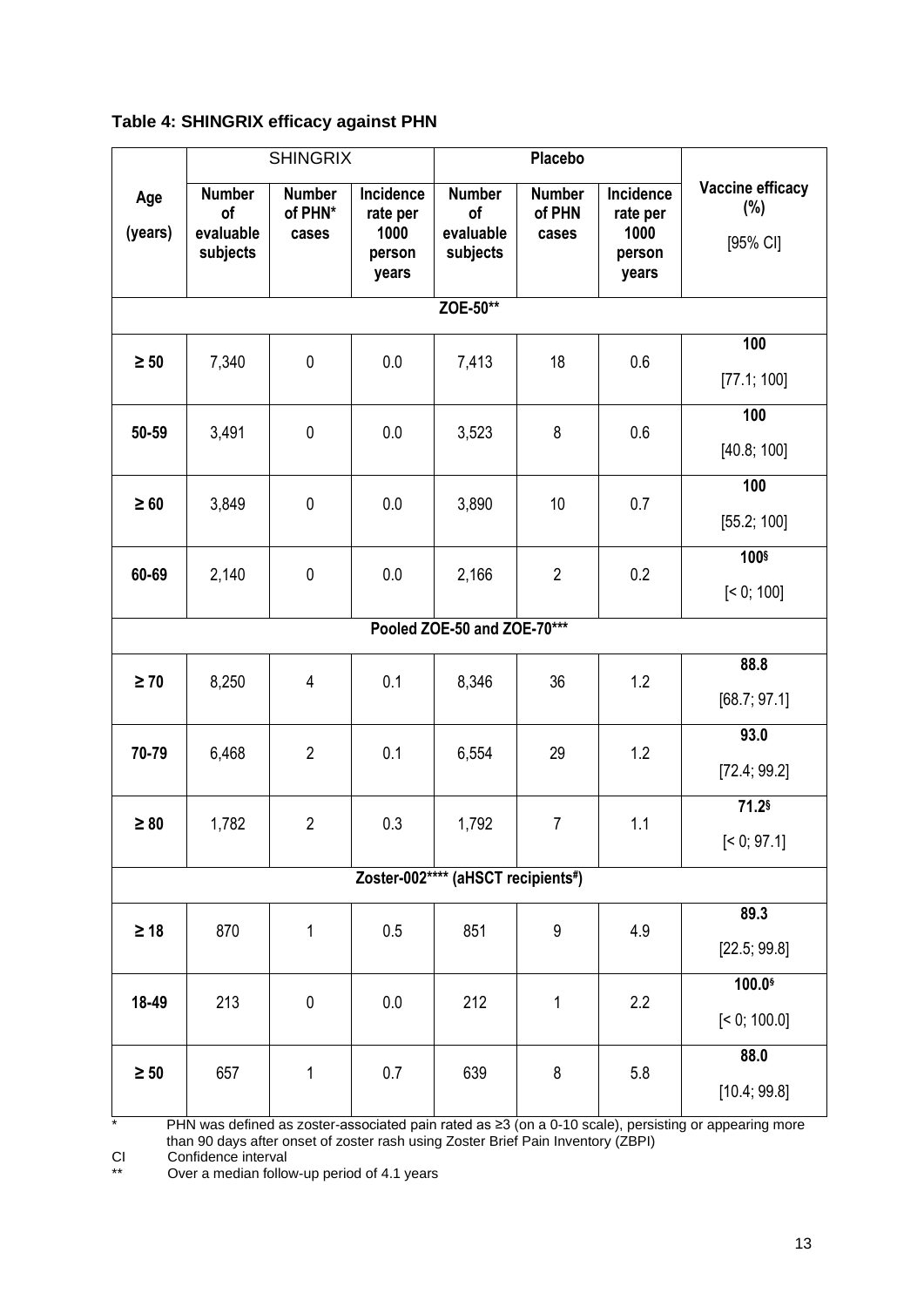\*\*\* Over a median follow-up period of 4.0 years

Data in subjects ≥ 70 years of age are sourced from the pre-specified pooled analyses of ZOE-50 and ZOE-70 (mTVC) as these analyses provide the most robust estimates for vaccine efficacy in this age group*.*

- \*\*\*\* Over a median follow-up period of 21 months
- § Not statistically significant
- $#$  antiviral prophylaxis in line with the local standard of care was permitted

The benefit of SHINGRIX in the prevention of PHN can be attributed to the effect of the vaccine on the prevention of HZ. Due to the very low numbers of shingles occurring in the Shingrix group, the efficacy of SHINGRIX in the prevention of PHN in subjects with confirmed HZ could not be demonstrated.

### **Other HZ-related complications**

The evaluated HZ-related complications (other than PHN) were: HZ vasculitis, disseminated disease, ophthalmic disease, neurologic disease including stroke, and visceral disease.

In a post-hoc analysis of the pooled data of ZOE-50 and ZOE-70, SHINGRIX reduced HZrelated complications (other than PHN) by 93.7% (95% CI: 59.5; 99.9) and 91.6% (95% CI:43.3; 99.8) in subjects  $\geq$  50 years (1 vs. 16 cases) and subjects  $\geq$  70 years (1 vs. 12 cases), respectively.

In Zoster-002, Shingrix significantly reduced HZ-related complications by 77.8% (95% CI: 19.0; 96.0) in aHSCT recipients  $\geq$  18 years (3 vs 13 cases).

In addition, in Zoster-002, Shingrix significantly reduced HZ-related hospitalisations by 84.7% (95% CI: 32.1; 96.6) (2 vs. 13 cases).

### **Reduction of use of pain medication**

Among subjects ≥ 70 years with confirmed HZ, SHINGRIX reduced the use and the duration of HZ-related pain medication by 39.0% (95% CI: 11.9; 63.3) and 50.6% (95% CI: 8.8; 73.2), respectively.

### **Immunogenicity of SHINGRIX**

An immunological correlate of protection has not been established; therefore the level of immune response that provides protection against HZ is unknown.

In adults ≥ 50 years, the immune responses to SHINGRIX were evaluated in a subset of subjects from the phase III efficacy studies ZOE-50 [humoral immunity and cell-mediated immunity (CMI)] and ZOE-70 [humoral immunity]. The gE-specific immune responses (humoral and CMI) elicited by SHINGRIX at 1 month post-dose 2 are presented in Tables 5 and 6 respectively.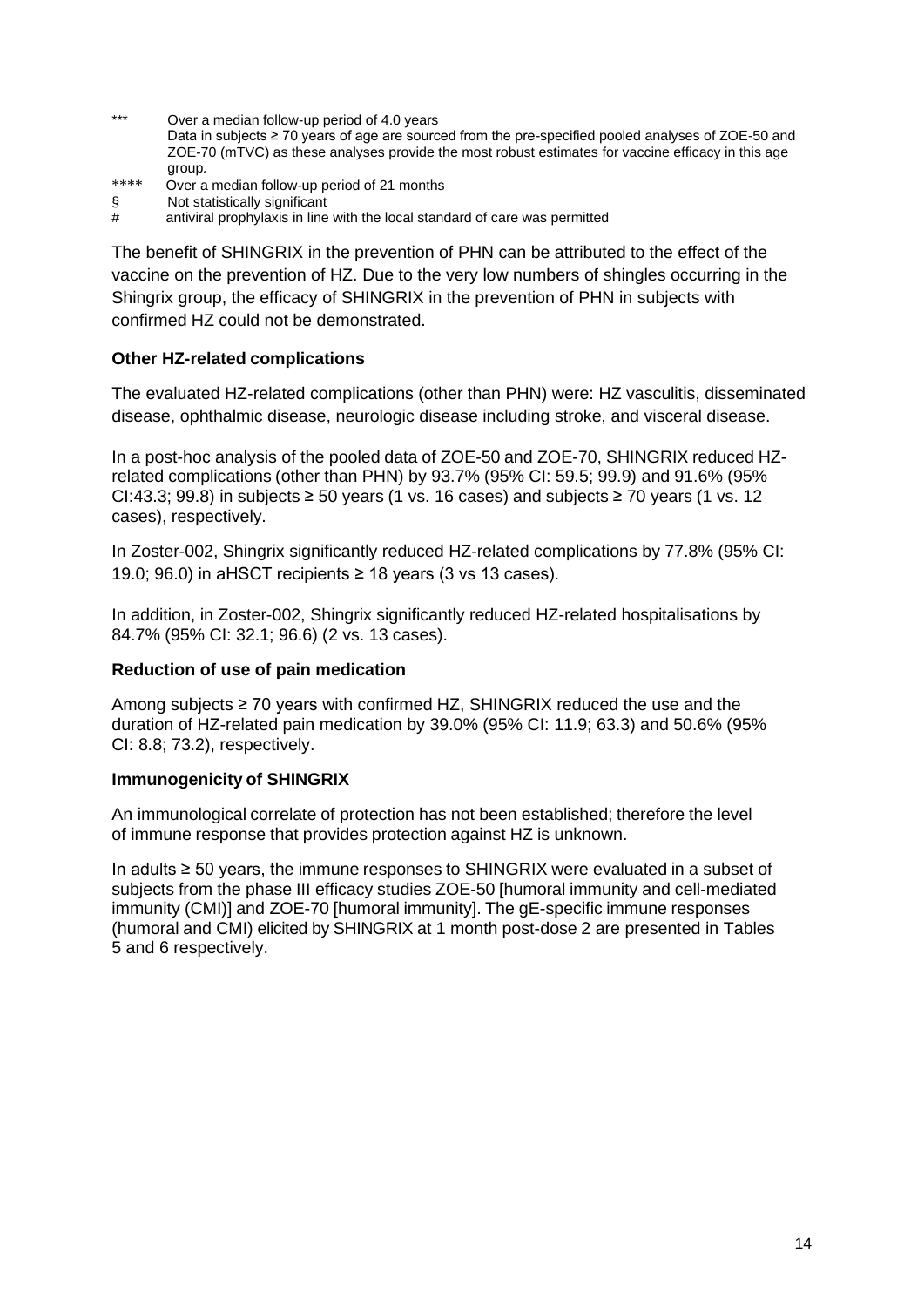### **Table 5: Humoral immunogenicity of SHINGRIX in adults ≥ 50 years at 1 month post-dose 2 (ATP cohort for immunogenicity)**

|                      | Anti-gE immune response <sup>^</sup> |                                                  |                        |                                                                           |  |  |  |  |  |  |
|----------------------|--------------------------------------|--------------------------------------------------|------------------------|---------------------------------------------------------------------------|--|--|--|--|--|--|
| Age group<br>(years) | N                                    | $VRR§$ (%)<br><b>GMC</b><br>(95% CI)<br>(95% Cl) |                        | Median fold increase of<br>concentrations vs pre-<br>vaccination (Q1; Q3) |  |  |  |  |  |  |
|                      | Zoster-006                           |                                                  |                        |                                                                           |  |  |  |  |  |  |
| $\geq 50$            |                                      | 98.5                                             | 52,376.6               | 41.9                                                                      |  |  |  |  |  |  |
|                      | 1,070                                | (97.6; 99.1)                                     | (50, 264.1; 54, 577.9) | (20.8; 86.9)                                                              |  |  |  |  |  |  |
|                      | Pooled Zoster-006 and Zoster-022     |                                                  |                        |                                                                           |  |  |  |  |  |  |
| $\geq 70$            |                                      | 96.6                                             | 49,691.5               | 34.3                                                                      |  |  |  |  |  |  |
|                      | 742                                  | (95.1; 97.8)                                     | (47, 250.8; 52, 258.2) | (16.7; 68.5)                                                              |  |  |  |  |  |  |

ATP According-To-Protocol

Anti-gE immune response = anti-gE antibody levels, measured by anti-gE enzyme-linked immunosorbent assay (gE ELISA)

N Number of evaluable subjects at the specified time point (for the GMC)

§ Vaccine response rate (VRR) for anti-gE is defined as the percentage of subjects who have at least a 4-fold increase in the post-dose 2 anti-gE antibodies concentration as compared to the pre-vaccination anti-gE antibodies (subjects seropositive at baseline), or as compared to the anti-gE antibodies cut-off value for seropositivity (subjects seronegative at baseline)

CI Confidence interval

GMC Geometric Mean Concentration

Q1; Q3 First and third quartiles

At 3 years post-dose 2, the median fold increase over baseline was 9.3 (Q1: 4.9; Q3: 19.5) in adults ≥ 50 years (Zoster-006) and 7.2 (Q1: 3.5; Q3: 14.5) in adults ≥ 70 years (pooled Zoster-006 and Zoster-022).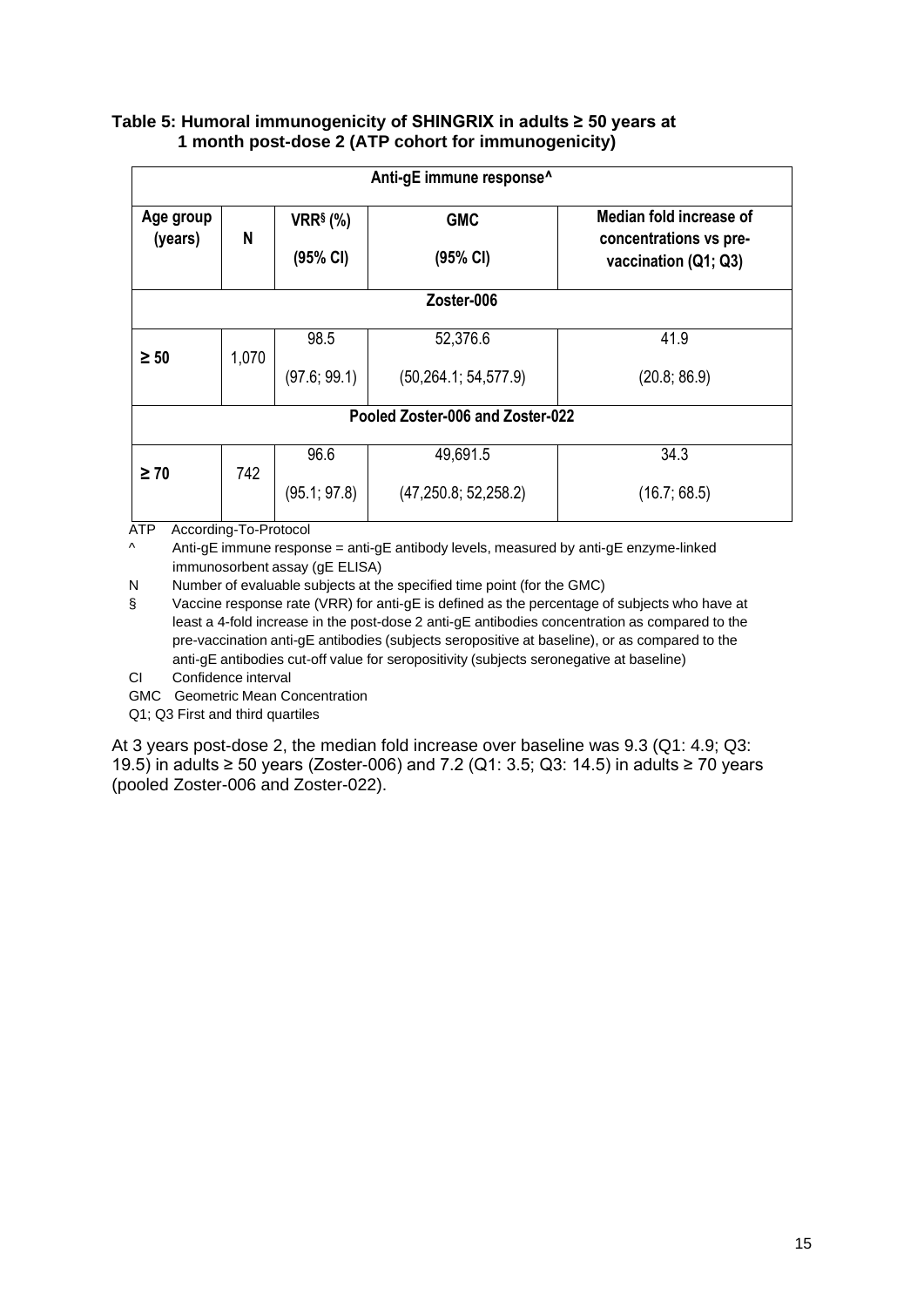### **Table 6: Cell-mediated immunogenicity of SHINGRIX in adults ≥ 50 years at 1 month post-dose 2 (ATP cohort for immunogenicity)**

|                         | gE-specific CD4[2+] T cell response^ |                                     |                                                                             |  |  |  |  |  |  |
|-------------------------|--------------------------------------|-------------------------------------|-----------------------------------------------------------------------------|--|--|--|--|--|--|
| Age<br>group<br>(years) | N                                    | <b>Median frequency</b><br>(Q1; Q3) | <b>Median fold increase of frequency</b><br>vs. pre-vaccination<br>(Q1; Q3) |  |  |  |  |  |  |
|                         | Zoster-006                           |                                     |                                                                             |  |  |  |  |  |  |
| $\geq 50$               | 164                                  | 1,844.1                             | 24.6                                                                        |  |  |  |  |  |  |
|                         | (1,253.6; 2,932.3)                   | (9.9; 744.2)                        |                                                                             |  |  |  |  |  |  |
| $\geq 70^*$             | 52                                   | 1,494.6                             | 33.2                                                                        |  |  |  |  |  |  |
|                         |                                      | (922.9; 2,067.1)                    | (10.0; 1,052.0)                                                             |  |  |  |  |  |  |

ATP According-To-Protocol

 $qE$ -specific CD4[2+] T cell response =  $qE$ -specific CD4+ T cell activity, measured by intracellular cytokine staining (ICS) assay (CD4[2+] T cells = CD4+ T cells expressing at least 2 of 4 selected immune markers)

N Number of evaluable subjects at the specified time point

Q1; Q3 First and third quartiles

\*\*\* The gE-specific CD4[2+] data in the ≥70 YOA group were generated in ZOE-50 because CD4+ T cell activity was not assessed in ZOE-70

At 3 years post-dose 2, in Zoster-006, the median fold increase over baseline was 7.9 (Q1: 2.7; Q3: 31.6) in adults ≥ 50 years and 7.3 (Q1: 1.7; Q3: 31.6) in adults ≥ 70 years.

Data from a phase II, open-label, single group, follow-up clinical study in adults ≥ 60 years (Zoster-024) indicate that the vaccine-induced immune response (humoral and CMI) persists up to Month 72 (approximately 6 years post-dose 1 i.e. 70 months post-dose 2), following a 0, 2-month schedule  $(N= 119)$ .

The median anti-gE antibody concentration was greater than 7-fold above the baseline prevaccination median concentration. The median frequency of gE-specific CD4[2+] T cells was greater than 3.7-fold above baseline pre-vaccination median frequency.

In IC adults ≥ 18 years, the humoral and CMI responses to Shingrix were evaluated in:

- one phase I/II study: Zoster-015 (HIV infected subjects);
- one phase II/III study: Zoster-028 (patients with solid tumors undergoing chemotherapy);
- three phase III studies: Zoster-002 (aHSCT recipients vaccinated post-transplant), Zoster-039 (patients with hematologic malignancies vaccinated during a cancer therapy course or after the full cancer therapy course) and Zoster-041 (renal transplant recipients on chronic immunosuppressive treatment at the time of vaccination).

The gE-specific immune responses (humoral and CMI) elicited by Shingrix at 1 month postdose 2 in all IC populations studied are presented in Tables 7 and 8, respectively.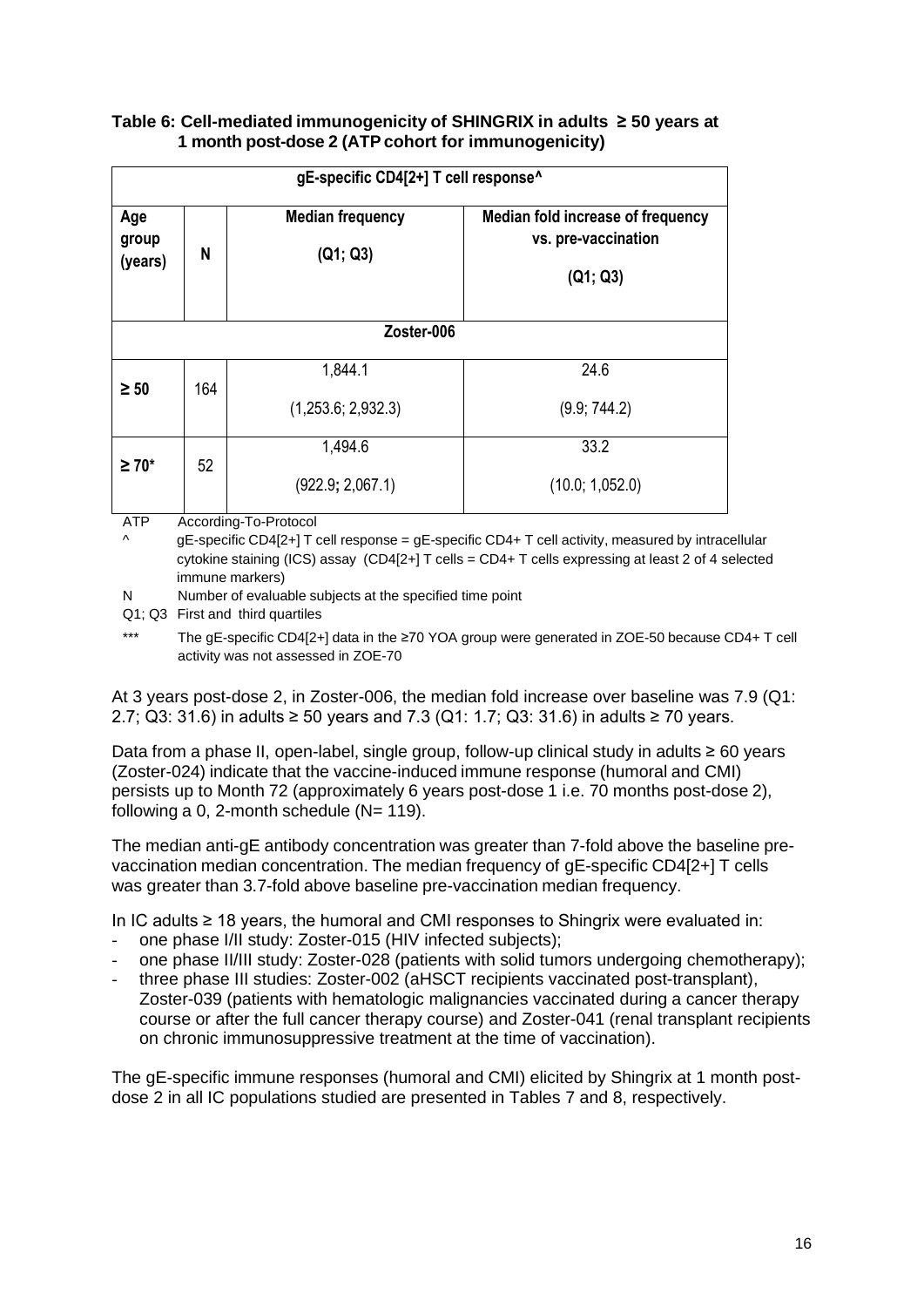| Anti-gE immune response^          |                        |                                              |                                                                           |  |  |
|-----------------------------------|------------------------|----------------------------------------------|---------------------------------------------------------------------------|--|--|
| N                                 | $VRR§$ (%)<br>(95% CI) | <b>GMC</b><br>(95% CI)                       | Median fold increase of<br>concentrations vs pre-<br>vaccination (Q1; Q3) |  |  |
| Zoster-002 (aHSCT recipients)     |                        |                                              |                                                                           |  |  |
| 82                                | 67.1<br>(55.8; 77.1)   | 12,753.2<br>(7,973.0; 20,399.4)              | 14.1<br>(1.7; 137.0)                                                      |  |  |
| Zoster-028 (solid tumor patients) |                        |                                              |                                                                           |  |  |
| 87                                | 86.2<br>(77.1; 92.7)   | 18,291.7<br>(14, 432.1; 23, 183.5)           | 21.5<br>(7.0; 45.2)                                                       |  |  |
|                                   |                        | Zoster-039 (hematologic malignancy patients) |                                                                           |  |  |
| 217                               | 65.4<br>(58.7; 71.7)   | 13,445.6<br>(10, 158.9; 17, 795.6)           | 17.2<br>(1.4; 87.4)                                                       |  |  |
|                                   |                        | Zoster-041 (renal transplant recipients)     |                                                                           |  |  |
| 121                               | 80.2<br>(71.9; 86.9)   | 19,163.8<br>(15,041.5; 24,416.0)             | 15.1<br>(6.1; 35.0)                                                       |  |  |
|                                   |                        | Zoster-015 (HIV infected subjects)           |                                                                           |  |  |
| 53                                | 98.1<br>(89.9; 100)    | 42,723.6<br>(31, 233.0; 58, 441.6)           | 40.9<br>(18.8; 93.0)                                                      |  |  |
| <b>ATP</b>                        | According-To-Protocol  |                                              |                                                                           |  |  |

### **Table 7: Humoral immunogenicity of Shingrix in IC adults ≥ 18 years at 1 month post-dose 2 (ATP cohort for immunogenicity)**

^ Anti-gE immune response = anti-gE antibody levels, measured by anti-gE enzyme-linked immunosorbent assay (gE ELISA)

N Number of evaluable subjects at the specified time point (for the GMC)

S<br>S Vaccine response rate (VRR) for anti-gE is defined as the percentage of subjects who have at least a 4fold increase in the post-dose 2 anti-gE antibodies concentration as compared to the pre-vaccination antigE antibodies (subjects seropositive at baseline), or as compared to the anti-gE antibodies cut-off value g announce (subjects seronegative at baseline)

CI Confidence interval

GMC Geometric Mean Concentration

Q1; Q3 First and third quartiles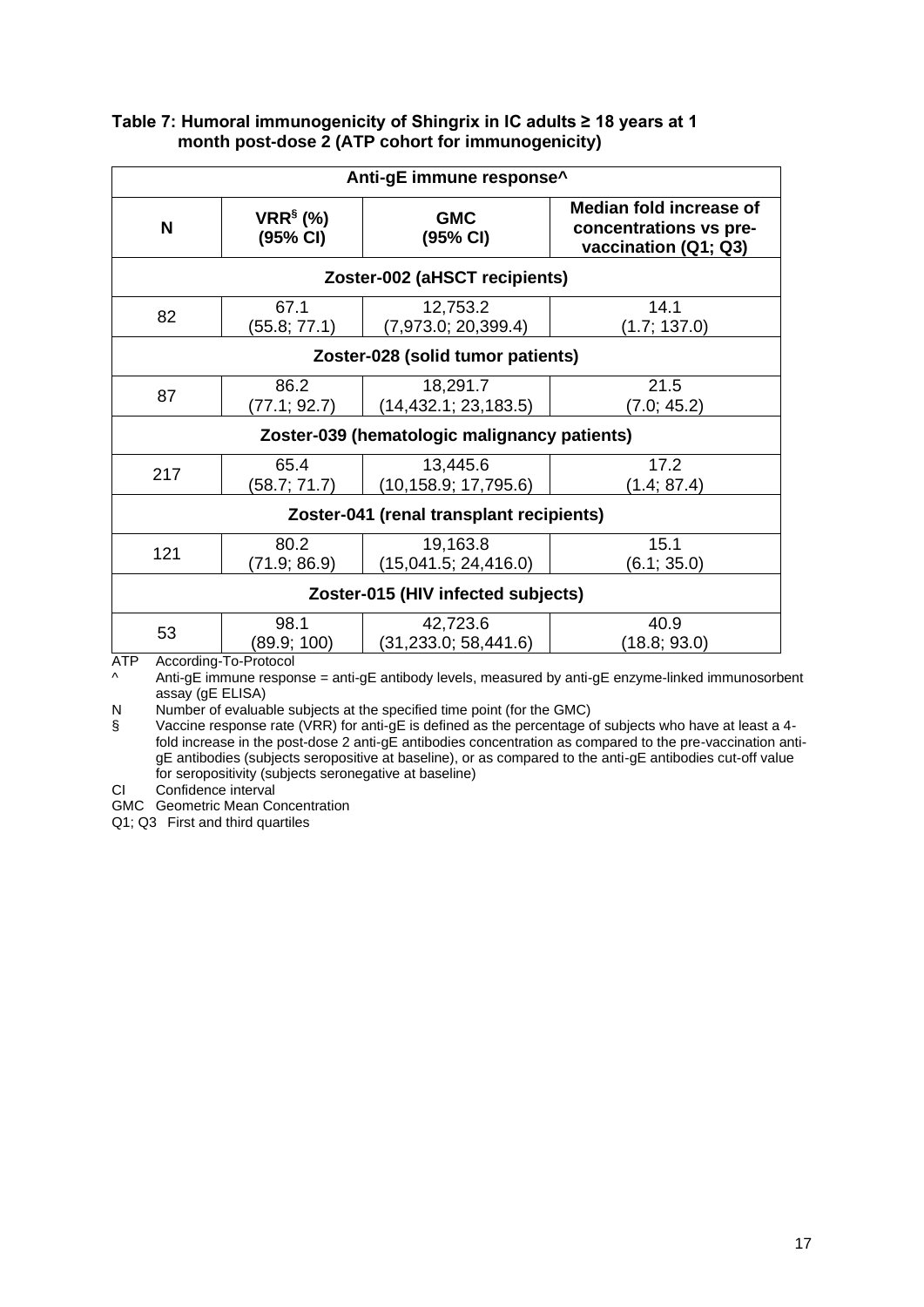| gE-specific CD4[2+] T cell response^ |                                                    |                                                                             |  |  |
|--------------------------------------|----------------------------------------------------|-----------------------------------------------------------------------------|--|--|
| N                                    | <b>Median frequency</b><br>(Q1; Q3)                | <b>Median fold increase of</b><br>frequency vs. pre-vaccination<br>(Q1; Q3) |  |  |
|                                      | Zoster-002 (aHSCT recipients)                      |                                                                             |  |  |
| 51                                   | 6,644.9<br>(1,438.3; 13,298.6)                     | 109.0<br>(34.4; 2,716.4)                                                    |  |  |
|                                      | Zoster-028* (solid tumor patients)                 |                                                                             |  |  |
| 22                                   | 778.8<br>(393.1; 1,098.2)                          | 4.9<br>(1.7; 33.0)                                                          |  |  |
|                                      | Zoster-039 (hematologic malignancy patients)       |                                                                             |  |  |
| 53                                   | 3,081.9<br>(1,766.2; 7,413.6)                      | 45.9<br>(16.4; 2,221.9)                                                     |  |  |
|                                      | Zoster-041 (renal transplant recipients)           |                                                                             |  |  |
| 32                                   | 2,149.0<br>(569.4; 3,695.1)                        | 47.7<br>(14.7; 439.6)                                                       |  |  |
|                                      | Zoster-015 (HIV infected subjects)                 |                                                                             |  |  |
| 41<br>$5 - 7$                        | 2,809.7<br>(1,554.5; 4,663.7)<br>$\mathbf{\tau}$ . | 23.4<br>(8.5; 604.1)                                                        |  |  |

### **Table 8: Cell-mediated immunogenicity of Shingrix in IC adults ≥ 18 years at 1 month post-dose 2 (ATP cohort for immunogenicity)**

ATP According-To-Protocol

 $\land$  gE-specific CD4[2+] T cell response = gE-specific CD4+ T cell activity, measured by intracellular cytokine staining (ICS) assay (CD4[2+] T cells = CD4+ T cells expressing at least 2 of 4 selected immune markers) N Number of evaluable subjects at the specified time point for the median frequency

Q1; Q3 First and third quartiles

Blood for CMI was only collected from the group of subjects that received the first dose of Shingrix 8-30 days before the start of a chemotherapy cycle (i.e. largest group of the study)

In Zoster-028, GMC 1-month post Dose 2 were 22,974.3 (19,080.0; 27663.5) in the group that received the first dose of Shingrix at least 10 days prior to a chemotherapy cycle (PreChemo group) and 9,328.0 (4,492.5; 19,368.2) in the group that received the first dose of Shingrix simultaneously with chemotherapy cycle (OnChemo group). In Zoster-039, GMC 1-month post Dose 2 were 19,934.7 (14,674.1; 27,081.2) in the group that received the first dose of Shingrix after the full cancer therapy course and 5,777.4 (3,342.5; 9,985.9) in the group that received the first dose of Shingrix during a cancer therapy course. The clinical relevance in terms of impact on efficacy, on the short and long term, is unknown.

At 1 year post-dose 2, the median fold increase over baseline ranged from 2.7 to 6.5 in terms of anti-gE antibody concentration and from 2.0 to 43.6 in terms of gE-specific CD4[2+] T-cell frequencies (studies Zoster-002, Zoster-028, Zoster-039 and Zoster-041).

At 2 years post-dose 2, in Zoster-002, the median fold increase over baseline was 1.3 in terms of anti-gE antibody concentration and 50.9 in terms of gE-specific CD4[2+] T-cell frequencies.

### **Immunogenicity following concomitant vaccination**

In three phase III, controlled, open-label clinical studies, adults ≥ 50 years of age were randomized to receive 2 doses of SHINGRIX 2 months apart administered either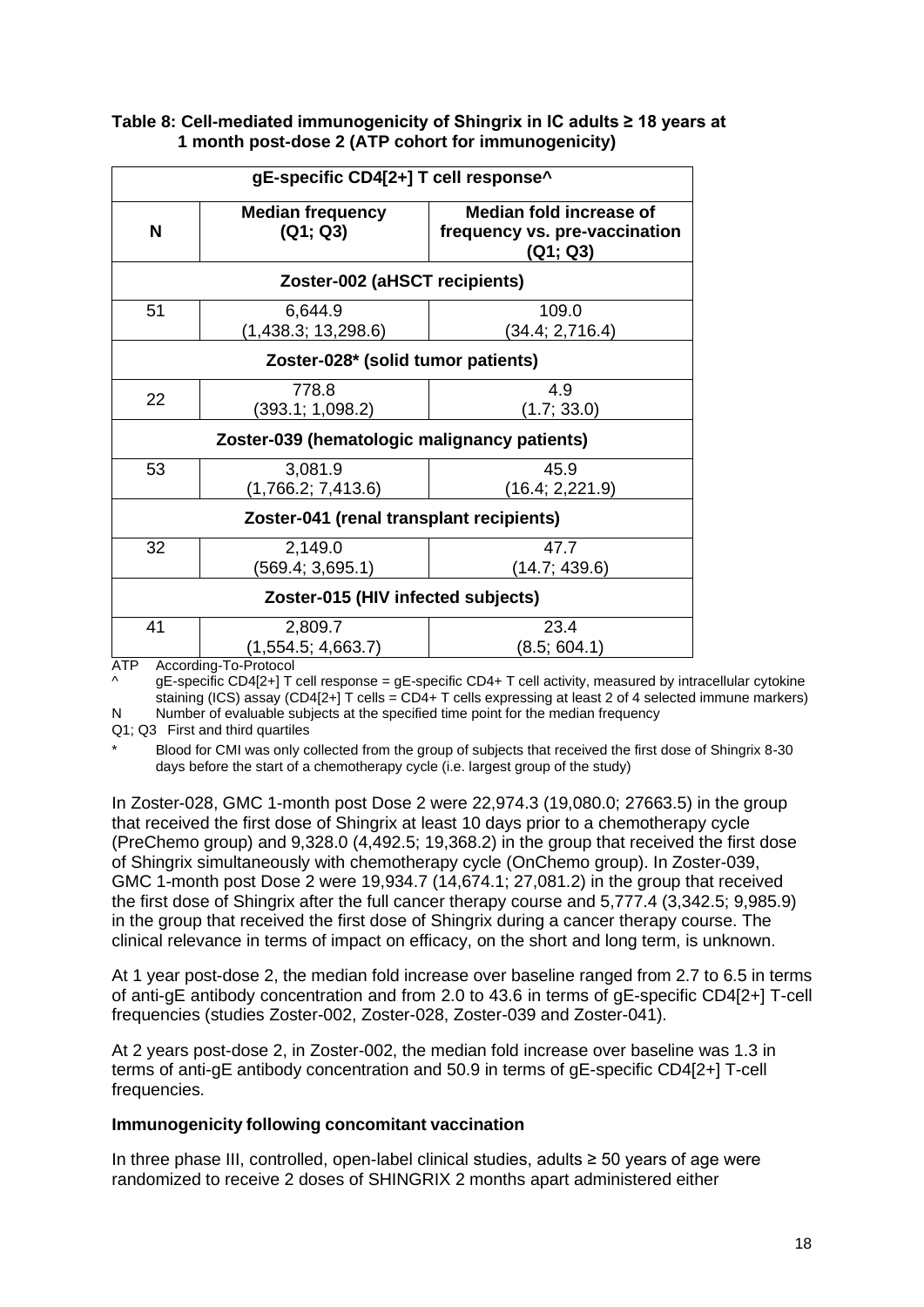concomitantly at the first dose or non-concomitantly with unadjuvanted seasonal influenza vaccine (N=828; Zoster-004), PPV23 vaccine (N=865; Zoster-035) or dTpa vaccine formulated with 0.3 milligrams  $Al^{3+}$  (N=830; Zoster-042). The vaccine response rate (in terms of anti-gE antibodies) was 95.8% (95% CI: 93.3; 97.6), 98.3% (95% CI: 96.4; 99.3) and 97.8% (95% CI: 95.8; 99.1) following co-administration of SHINGRIX with the influenza, PPV23 and dTpa vaccine respectively. The immune responses of the coadministered vaccines were unaffected, with the exception of lower geometric mean concentrations (GMCs) for one of the pertussis antigens (pertactin) when SHINGRIX is coadministered with the dTpa vaccine. The clinical relevance of these data is not known.

### **Immunogenicity in subjects with a history of HZ prior to vaccination**

In a phase III, uncontrolled, open-label clinical study (Zoster-033), 96 adults ≥ 50 years of age, with a history of HZ, received 2 doses of SHINGRIX 2 months apart. The vaccine response rate (anti-gE antibodies) at 1 month post-vaccination was 90.2% (95% CI: 81.7; 95.7).

### **Immunogenicity in subjects receiving 2 doses of SHINGRIX 6 months apart**

In a phase III, open-label clinical study (Zoster-026) where 238 subjects ≥ 50 years of age were equally randomised to receive 2 doses of SHINGRIX 2 or 6 months apart, the vaccine response rate (anti-gE antibodies) at 1 month post-vaccination following the 0, 6-month schedule was 96.5% (95% CI: 90.4; 99.2).

The humoral immune response (anti-gE antibodies concentration) following the 0, 6-month schedule was not inferior to the humoral immune response following the 0, 2-month schedule, as the 97.5% CI upper limit of the antibodies concentration ratio was below 1.50 [1.16 (97.5% CI: 0.98; 1.39)].

### **Immunogenicity and safety in individuals previously vaccinated with live attenuated herpes zoster (HZ) vaccine**

In a phase III, open-label, multicentre clinical study (Zoster-048), 430 adults ≥ 65 years of age with or without a previous history of vaccination with live attenuated HZ vaccine  $\geq 5$ years earlier were group-matched at a 1:1 ratio to receive 2 doses of SHINGRIX 2 months apart. The immune response to SHINGRIX was unaffected by prior vaccination with live attenuated HZ vaccine. The safety and reactogenicity profiles were comparable in subjects irrespective of previous vaccination with live attenuated HZ vaccine.

### **5.2 PHARMACOKINETIC PROPERTIES**

Not relevant to vaccines.

### **5.3 PRECLINICAL SAFETY DATA**

### **Genotoxicity**

SHINGRIX was not tested for genotoxicity.

### **Carcinogenicity**

SHINGRIX was not tested for carcinogenicity.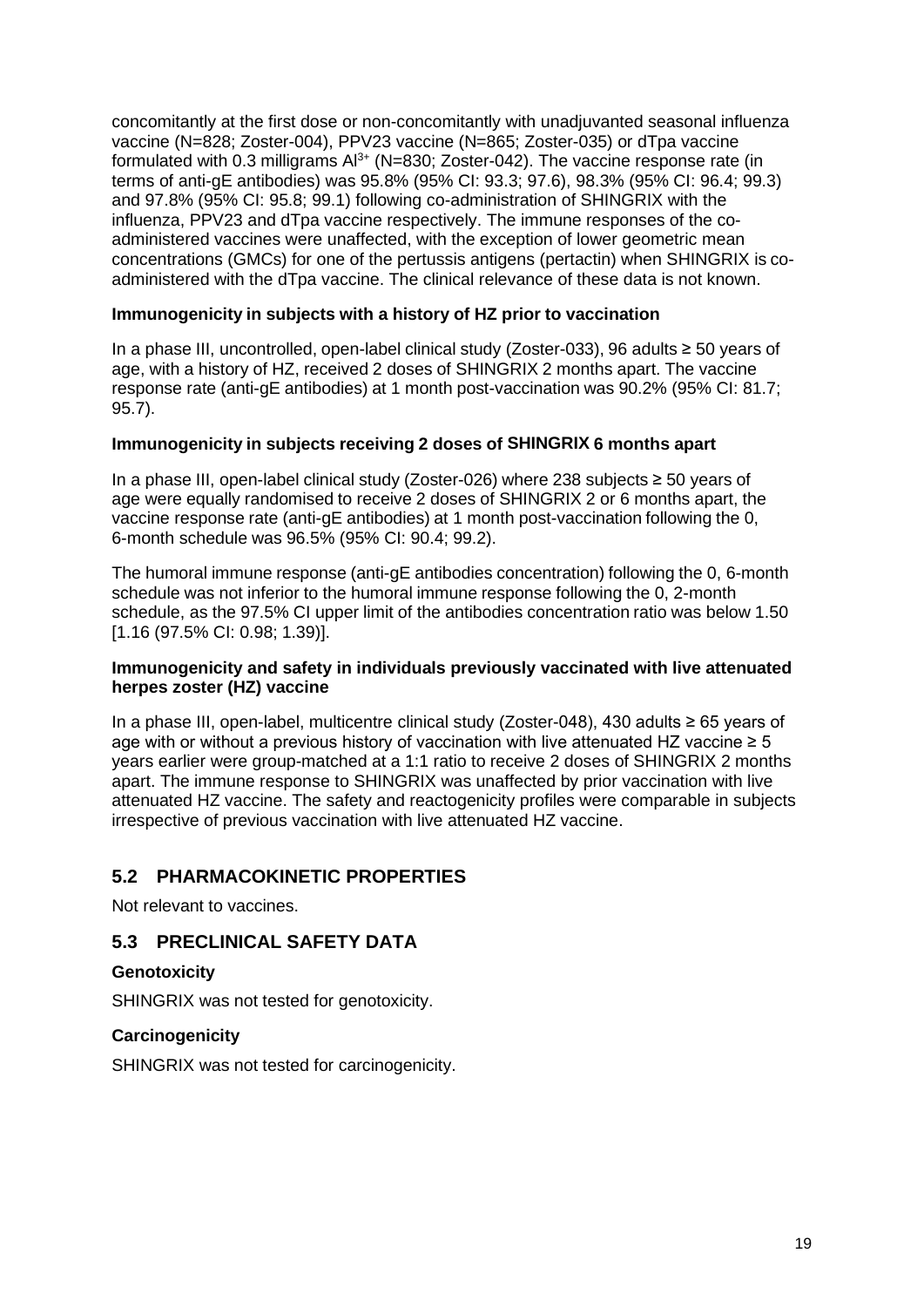# **6 PHARMACEUTICAL PARTICULARS**

## **6.1 LIST OF EXCIPIENTS**

Powder (aE antigen): Sucrose Polysorbate 80 Monobasic sodium phosphate dihydrate Dibasic potassium phosphate

Suspension  $(AS01<sub>B</sub>$  Adjuvant System): Dioleoylphosphatidylcholine **Cholesterol** Sodium chloride Dibasic sodium phosphate Monobasic potassium phosphate Water for injections

### **6.2 INCOMPATIBILITIES**

This medicinal product must not be mixed with other medicinal products.

### **6.3 SHELF LIFE**

In Australia, information on the shelf life can be found on the public summary of the Australian Register of Therapeutic Goods (ARTG). The expiry date can be found on the packaging.

For shelf-life after reconstitution of the medicinal product, see Section 4.2 DOSE AND METHOD OF ADMINISTRATION, Instructions for Use and Handling.

### **6.4 SPECIAL PRECAUTIONS FOR STORAGE**

Store in a refrigerator  $(2^{\circ}C - 8^{\circ}C)$ .

Do not freeze.

Store in the original package in order to protect from light.

For storage conditions after reconstitution of the medicinal product, see Section 4.2 DOSE AND METHOD OF ADMINISTRATION, Instructions for Use and Handling.

## **6.5 NATURE AND CONTENTS OF CONTAINER**

SHINGRIX is presented as:

- Powder for 1 dose in a vial (type I glass) with a stopper (butyl rubber)
- Suspension for 1 dose in a vial (type I glass) with a stopper (butyl rubber).

SHINGRIX is available in a pack size of 1 vial of powder plus 1 vial of suspension or in a pack size of 10 vials of powder plus 10 vials of suspension.

Not all pack sizes and container types may be distributed in Australia.

### **6.6 SPECIAL PRECAUTIONS FOR DISPOSAL**

Discard any residue. Any unused medicinal product or waste material should be disposed of in accordance with local requirements.